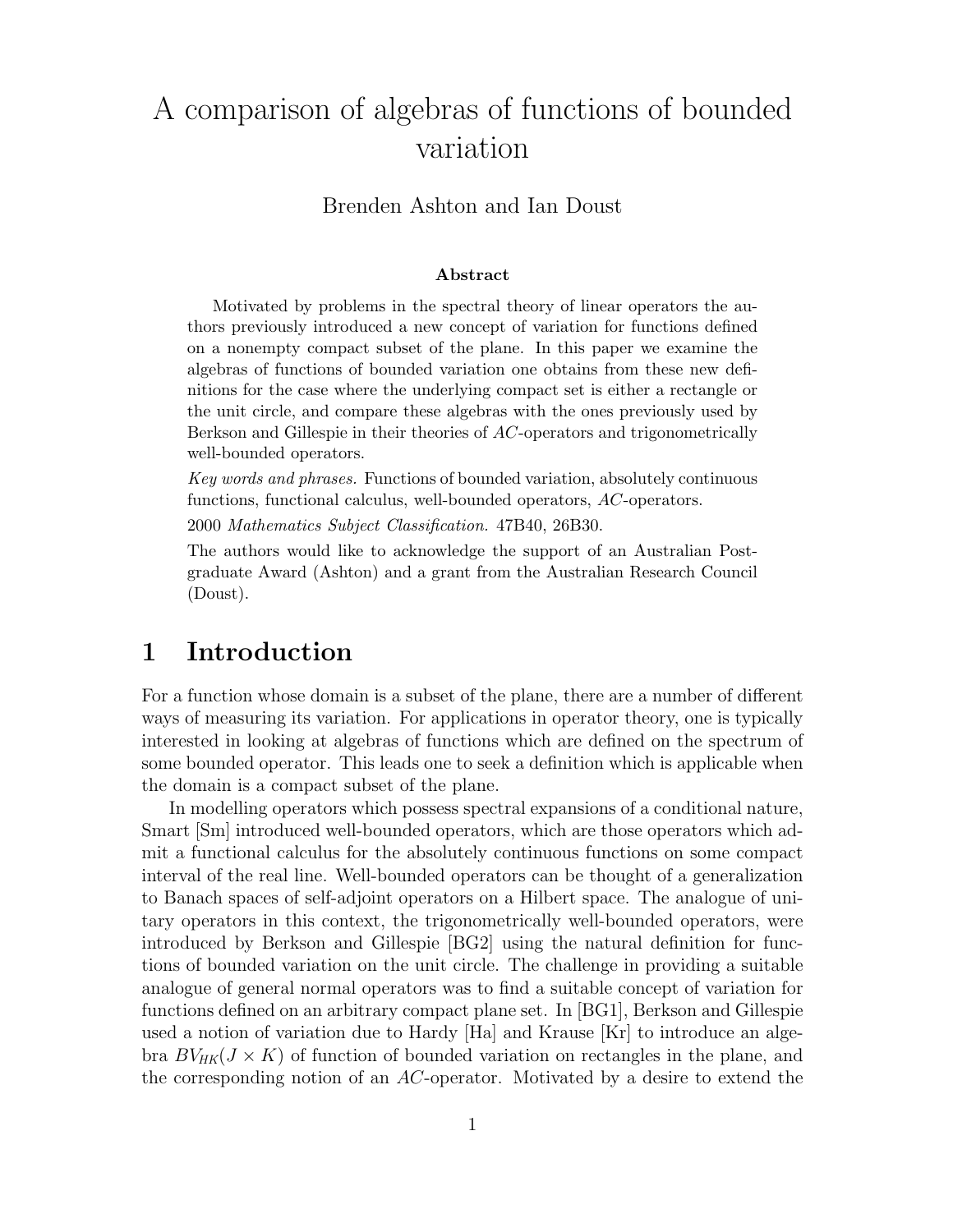theory of well-bounded and trigonometrically well-bounded operators, the authors [AD] recently introduced a new definition of variation for complex-valued functions defined on arbitrary compact subsets  $\sigma \subset \mathbb{C}$ . This definition leads to a Banach algebra  $BV(\sigma)$ , and a corresponding new classes of operators.

It is natural therefore to ask what the relationship is between these earlier concepts of variation and the one introduced in [AD]. We shall show in this paper that

- (i)  $BV_{HK}(J \times K) \subset BV(J \times K).$
- (ii) The inclusion map  $BV_{HK}(J \times K) \hookrightarrow BV(J \times K)$  is continuous.
- (iii) If J and K are nondegenerate, then  $BV_{HK}(J \times K) \neq BV(J \times K)$ .

We also show that for the case where  $\sigma$  is the unit circle  $\mathbb{T}$ , the new definition essentially reproduces the more classical one. We discuss the operator theoretic consequences of these results in Section 6.

### 2 BV $(\sigma)$  for  $\sigma \subset \mathbb{C}$  Compact

Here we shall recall briefly the definition of a function of bounded variation introduced in [AD]. The reader is referred to [AD] for the full details.

By a curve in the plane we shall mean an element of the set  $\Gamma = C([0, 1])$ . If  $\gamma_1, \gamma_2 \in \Gamma$  and if there exists  $h : [0, 1] \to [0, 1]$  where h is a continuous non-decreasing or non-increasing surjective function such that  $\gamma_1(t) = \gamma_2(h(t))$  for all  $t \in [0, 1]$  then we write  $\gamma_1 \cong \gamma_2$ .

Let  $\gamma \in \Gamma$ . Then  $t \in [0,1]$  is said to be an entry point for  $\gamma$  on a line l if either

(i) 
$$
t = 0
$$
 and  $\gamma(0) \in l$  or

(ii)  $\gamma(t) \in l$  and for all  $\epsilon > 0$  there exists  $s \in (t - \epsilon, t) \cap [0, 1]$  such that  $\gamma(s) \notin l$ .

Suppose  $\gamma \in \Gamma$ . We define vf( $\gamma$ , l) to be the number of entry points of  $\gamma$  on l.

We set vf( $\gamma$ ) to be the supremum of vf( $\gamma$ , l) over all lines l. We write vf<sub>H</sub>( $\gamma$ ) for the supremum of  $\text{vf}(\gamma, l)$  over all horizontal lines l,  $\text{vf}_V$  for the supremum of  $\text{vf}(\gamma, l)$ over all vertical lines. Clearly vf  $\geq$  vf<sub>H</sub> and vf  $\geq$  vf<sub>V</sub>. We write  $\rho$  for  $\frac{1}{\text{vf}}$ . If, for example,  $\text{vf}(\gamma) = \infty$  then we take the convention that  $\rho(\gamma) = 0$ .

Let  $\sigma \subset \mathbb{C}$  be compact and let l be a line parameterized by R. Then  $t \in \mathbb{R}$  is said to be an entry point of l on  $\sigma$  if  $l(t) \in \sigma$  and for all  $\epsilon > 0$  there exists  $s \in (t - \epsilon, t)$ such that  $l(s) \notin \sigma$ . Again set vf( $\sigma$ , l) to be the number of entry points of l on  $\sigma$ and  $\text{vf}(\sigma)$  to be the supremum of  $\text{vf}(\sigma, l)$  over all lines l. Clearly  $\text{vf}(\sigma, l)$  does not depend on the choice of parameterization of the line l.

Let  $z_0, \ldots, z_n \in \mathbb{C}$ . Write  $\Pi(z_0, z_1, \ldots, z_n)$  for the (uniform speed parameterization) of the curve consisting of line segments joining the points  $z_0, z_1, \ldots z_n$ . We write

 $\Gamma_L = \{ \gamma \in \Gamma : \gamma \cong \Pi(z_0, \ldots, z_n) \text{ for some } z_0, \ldots z_n \in \mathbb{C} \}$ 

for the set of all piecewise linear curves.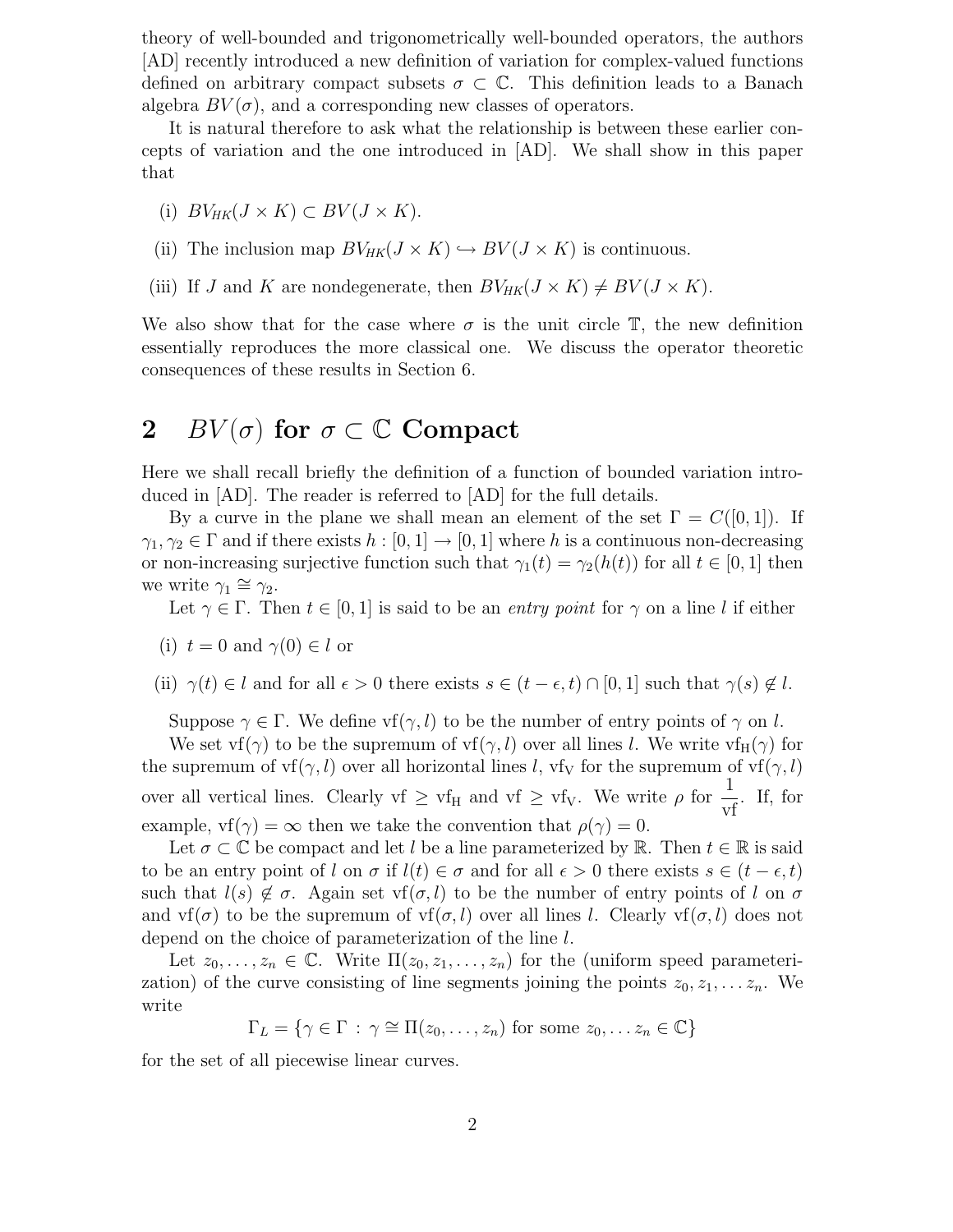Let  $\gamma \in \Gamma$ . Let  $S = \{s_0 < s_1 < \ldots s_n\} \subset [0,1]$ . Set

$$
\gamma_S = \Pi(\gamma(s_1), \gamma(s_2), \ldots, \gamma(s_n)) \in \Gamma_L.
$$

The curve  $\gamma_S$  is said to be the S approximation of  $\gamma$ .

**Lemma 2.1.** Let  $\gamma \in \Gamma$  and suppose  $\text{vf}(\gamma) < \infty$ . Then  $\lim_{S \in \Lambda([0,1])} \rho(\gamma_S) = \rho(\gamma)$ .

Let  $\gamma \in \Gamma$  and let  $\emptyset \neq \sigma \subset \mathbb{C}$  be compact. We say that  $\{z_i\}_{i=1}^n$  is a partition of  $\gamma$  over  $\sigma$  if  $z_i \in \sigma$  for all i and if there exists  $\{s_0 < s_1 < \ldots s_n\} \subset [0,1]$  such that  $z_i = \gamma(s_i)$  for all i. Let  $\Lambda(\sigma, \gamma)$  be the lattice of partitions of  $\gamma$  over  $\sigma$ .

Let  $f : \sigma \mapsto \mathbb{C}$  and let  $\gamma \in \Gamma$ . We define the variation along the curve  $\gamma$  by

$$
cvar(f, \gamma, \sigma) = \text{cvar}(f, \gamma) = \sup_{\{z_i\}_{i=1}^n \in \Lambda(\sigma, \gamma)} \sum_{i=1}^{n-1} |f(z_{i+1}) - f(z_i)|
$$

**Lemma 2.2.** Let  $f : \sigma \to \mathbb{C}$ . Let  $\gamma_1, \gamma_2 \in \Gamma$  and suppose that  $\gamma_1 \cong \gamma_2$ . Then  $cvar(f, \gamma_1) = var(f, \gamma_2).$ 

**Definition 2.3.** Let  $f : \sigma \to \mathbb{C}$ . Then variation of f on  $\sigma$  is defined to be

$$
\operatorname{var}(f, \sigma) = \sup_{\gamma \in \Gamma} \rho(\gamma) \operatorname{cvar}(f, \gamma).
$$
 (1)

Here we take the convention that if  $\gamma \in \Gamma$  is such that  $\rho(\gamma) = 0$  and if  $\text{cvar}(f, \gamma) =$  $\infty$  then  $\rho(\gamma)$  cvar $(f, \gamma) = 0$ .

In practice,  $\Gamma$  is usually too large a set to work with. As the next lemma shows, one can replace Γ with  $Γ<sub>L</sub>$ .

**Lemma 2.4.** Let  $f : \sigma \to \mathbb{C}$ . Then

$$
\sup_{\gamma \in \Gamma_L} \rho(\gamma) \operatorname{cvar}(f, \gamma) = \sup_{\gamma \in \Gamma} \rho(\gamma) \operatorname{cvar}(f, \gamma).
$$

Note that for subintervals of  $\mathbb{R}$ , this new definition agrees with the standard one.

**Proposition 2.5.** Let  $f \in BV([0, 1])$ . Then

$$
\operatorname*{var}_{[0,1]} f = \sup_{\gamma \in \Gamma} \rho(\gamma) \operatorname*{var}(f,\gamma).
$$

For  $f : \sigma \to \mathbb{C}$ , set  $||f||_{BV(\sigma)} = ||f||_{\infty} + \text{var}(f, \sigma)$ . The functions of bounded variation with domain  $\sigma$  are defined to be

$$
BV(\sigma) = \left\{ f : \sigma \mapsto \mathbb{C} : ||f||_{BV(\sigma)} < \infty \right\}.
$$

**Theorem 2.6.**  $(BV(\sigma), \|\cdot\|_{BV(\sigma)})$  is a Banach algebra.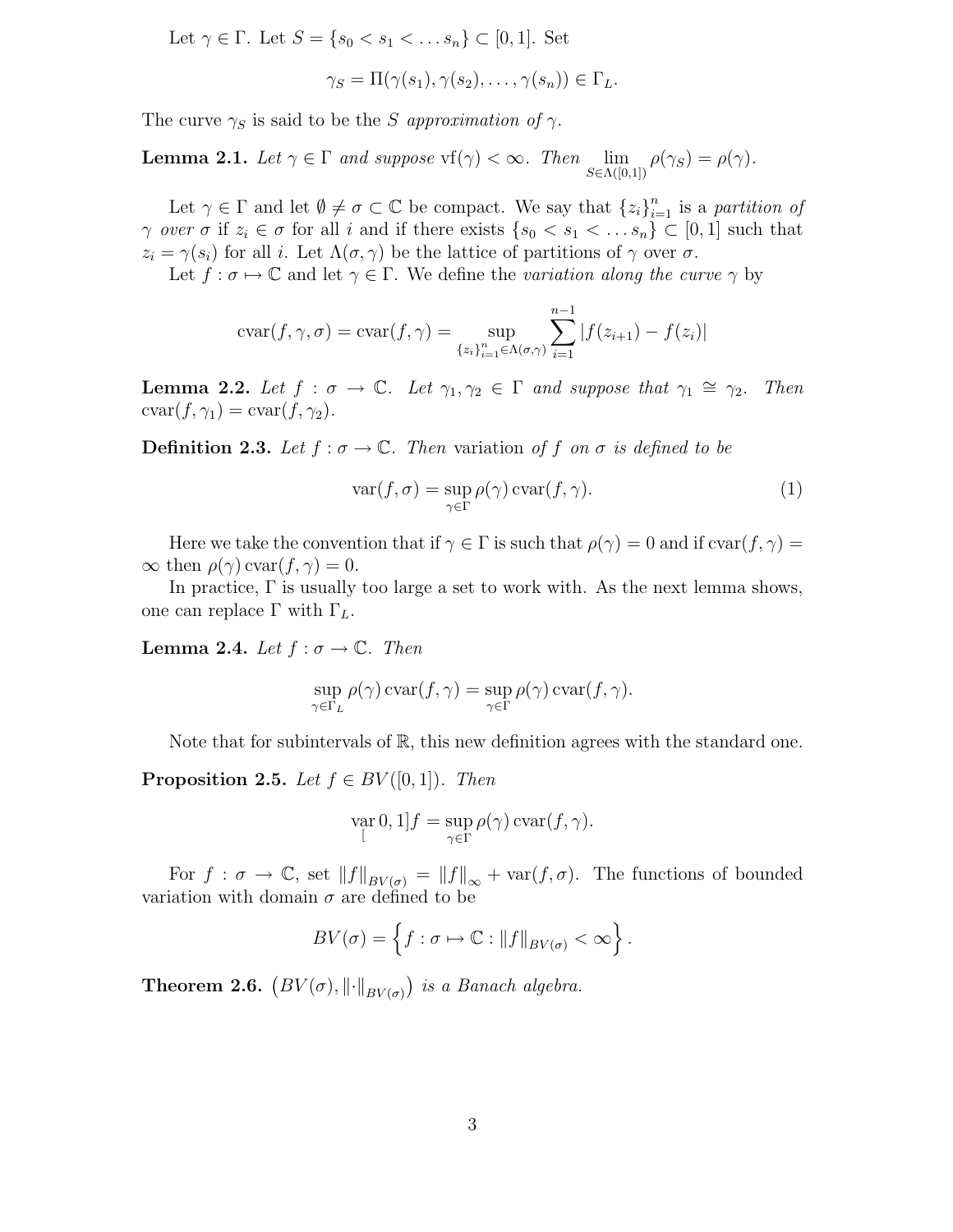## 3 A comparison of  $BV(J \times K)$  and  $BV_{HK}(J \times K)$

Let  $J \times K = [a, b] \times [c, d] \subset \mathbb{R}^2 \cong \mathbb{C}$  be a fixed rectangle. For functions on such sets, definitions of bounded variation and absolute continuity were given by Hardy and Krause, and these definitions were used by Berkson and Gillespie [BG1] to define AC operators. The functions of bounded variation in the Hardy-Krause sense form a Banach algebra which we denote  $BV_{HK}(J \times K)$ . Both  $BV(J \times K)$ and  $BV_{HK}(J \times K)$  are isomorphic to  $BV(J)$  if K is degenerate (that is  $K = [c, c]$ ). It is natural to ask about the relationship between  $BV(J \times K)$  and  $BV_{HK}(J \times K)$ since this will determine how the operator theory based around these new function algebras compares with the established theory. In this section we shall show that  $BV_{HK}(J \times K)$  forms a subset of  $BV(J \times K)$  and that the inclusion is proper if J and K are nondegenerate. The operator theoretic consequences of this are discussed in Section 6.

We say that  $\{s_i, t_j\}_{i,j=1}^{n,m}$  is a partition of  $J \times K$  if  $\{s_i\}_{i=1}^n \in \Lambda(J)$  and  $\{t_i\}_{j=1}^m \in$  $\Lambda(K)$ . The set of partitions of  $J \times K$  is denoted  $\Lambda(J \times K)$ . Let  $S = \{s_i, t_j\}_{i,j=1}^{n,m}$  $\Lambda(J \times K)$ ,  $T = \{s'_i, t'_j\}_{i,j=1}^{n',m'} \in \Lambda(J \times K)$ . Then T is said to be a refinement of S if  ${s'_{i}}}_{i=1}^{n'}$  is a refinement of  ${s_{i}}_{i=1}^{n}$  and  ${t'_{i}}$  $_{i=1}^{m'}$  is a refinement of  $\{t_i\}_{i=1}^m$ . We then write  $S \leq T$ . We shall write  $S \vee T$  for the partition with the least number of elements which is a refinement of both  $S$  and  $T$ .

Let  $f: J \times K \to \mathbb{C}$  and let  $S = \{s_i, t_j\}_{i,j}^{n,m} \in \Lambda(J \times K)$ . Define

$$
\omega(f,S) = \sum_{i,j=1}^{n-1,m-1} |f(s_i,t_j) - f(s_{i+1},t_j) + f(s_{i+1},t_{j+1}) - f(s_i,t_{j+1})|.
$$

The two dimensional variation in the Hardy-Krause sense is defined as

$$
\text{var}_{HK}(f, J \times K) = \sup_{S \in \Lambda(J \times K)} \omega(f, S).
$$

The norm

$$
||f||_{BV_{HK}} = |f(a, c)| + \text{var}(f(\cdot, c), J) + \text{var}(f(a, \cdot), K) + \text{var}_{HK}(f, J \times K).
$$

is equivalent to that introduced by Berkson and Gillespie [BG1]. The functions of bounded variation in the Hardy-Krause sense are defined to be

$$
BV_{HK}(J \times K) = \left\{ f : J \times K \to \mathbb{C} : ||f||_{BV_{HK}} < \infty \right\}.
$$

For properties of this Banach algebra see [CA] and [BG1].

It is an important fact that if  $f \in BV(J)$  is real-valued then there exist  $f_1, f_2 \in$ BV(J) such that  $f = f_1 - f_2$ ,  $f_1$  and  $f_2$  are non-decreasing functions,  $||f_1||_{BV(J)} \le$  $||f||_{BV(J)}$  and  $||f_2||_{BV(J)} \leq ||f||_{BV(J)}$ . One of our aims in this sections is show an analogous result for  $f \in BV_{HK}(J \times K)$ .

It is easy to see that if  $f \in BV(J)$  then  $u(f) \in BV_{HK}(J \times K)$  and that  $||f||_{BV(J)} =$  $||u(f)||_{BV_{HK}}$ Similarly if  $g \in BV(K)$  then  $v(g) \in BV_{HK}(J \times K)$  and  $||g||_{BV(K)} =$  $||v(g)||_{BV_{HK}}$ .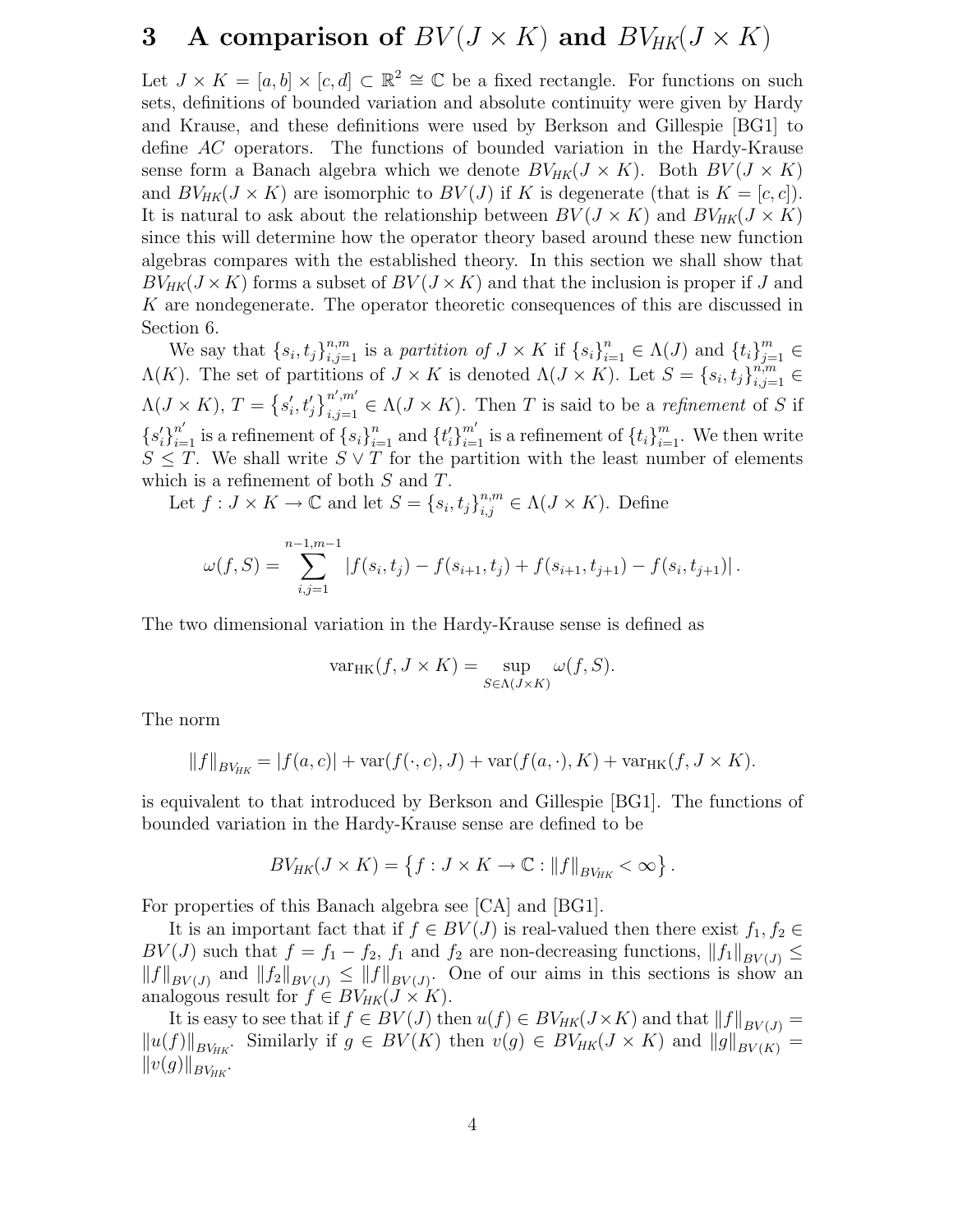Let  $x \in \mathbb{R}$ . We define  $x^+ = \max\{0, x\}$  and  $x^- = \min\{0, x\}$ . Let  $f \in BV_{HK}(J \times$  $K$ ) be real-valued. Set

$$
\omega^+(f, S) = \sum_{i,j=1}^{n-1,m-1} (f(s_i, t_j) - f(s_{i+1}, t_j) + f(s_{i+1}, t_{j+1}) - f(s_i, t_{j+1}))^+
$$

and

$$
\omega^{-}(f, S) = -\sum_{i,j=1}^{n-1,m-1} (f(s_i, t_j) - f(s_{i+1}, t_j) + f(s_{i+1}, t_{j+1}) - f(s_i, t_{j+1}))^{-}.
$$

Clearly  $\omega(f, S) = \omega^+(f, S) + \omega^-(f, S)$ . For  $(x, y) \in J \times K$  set

$$
v_f^+(x, y) = \sup_{S \in \Lambda([a,x] \times [c,y])} \omega^+(f, S),
$$
  

$$
v_f^-(x, y) = \sup_{S \in \Lambda([a,x] \times [c,y])} \omega^-(f, S).
$$

The following result is immediate.

**Lemma 3.1.** Let  $f \in BV_{HK}(J \times K)$  be real-valued. Then  $v_f^+$  $f^+(\cdot, c) = v_f^$  $f(\cdot, c) = 0$  and  $v_f^+$  $f^+(a, \cdot) = v_f^$  $f^{-}(a,\cdot) = 0.$ 

**Lemma 3.2.** Let  $f \in BV_{HK}(J \times K)$  be real-valued. Fix  $x \in J$  and fix  $y \in K$ . Then the functions  $v_f^+$  $f^+(x, \cdot), v^-_f$  $f(x, \cdot), v_f^+$  $f^+(\cdot, y)$  and  $v_f^$  $f(\cdot, y)$  are non-decreasing.

*Proof.* Let  $a \le x_1 \le x_2 \le b$ . Then  $\Lambda([a, x_1] \times [c, y]) \subset \Lambda([a, x_2] \times [c, y])$ . Hence

$$
v_f^+(x_1, y) = \sup_{S \in \Lambda([a, x_1] \times [c, y])} \omega^+(f, S)
$$
  
\n
$$
\leq \sup_{S \in \Lambda([a, x_2] \times [c, y])} \omega^+(f, S)
$$
  
\n
$$
= v_f^+(x_2, y).
$$

The other claims have similar proofs.  $\Box$ 

**Lemma 3.3.** Let  $f \in BV_{HK}(J \times K)$  be real-valued and let  $(x, y) \in J \times K$ . Then

$$
\upsilon^+_f(x,y)+\upsilon^-_f(x,y)=\text{var}_{\text{HK}}(f,[a,x]\times [c,y]).
$$

Proof.

$$
\operatorname{var}_{HK}(f, [a, x] \times [c, y]) = \sup_{S \in \Lambda([a, x] \times [c, y])} \omega(f, S)
$$
  
\n
$$
= \sup_{S \in \Lambda([a, x] \times [c, y])} (\omega^+(f, S) + \omega^-(f, S))
$$
  
\n
$$
\leq \sup_{S \in \Lambda([a, x] \times [c, y])} \omega^+(f, S) + \sup_{S \in \Lambda([a, x] \times [c, y])} \omega^-(f, S)
$$
  
\n
$$
= \upsilon_f^+(x, y) + \upsilon_f^-(x, y).
$$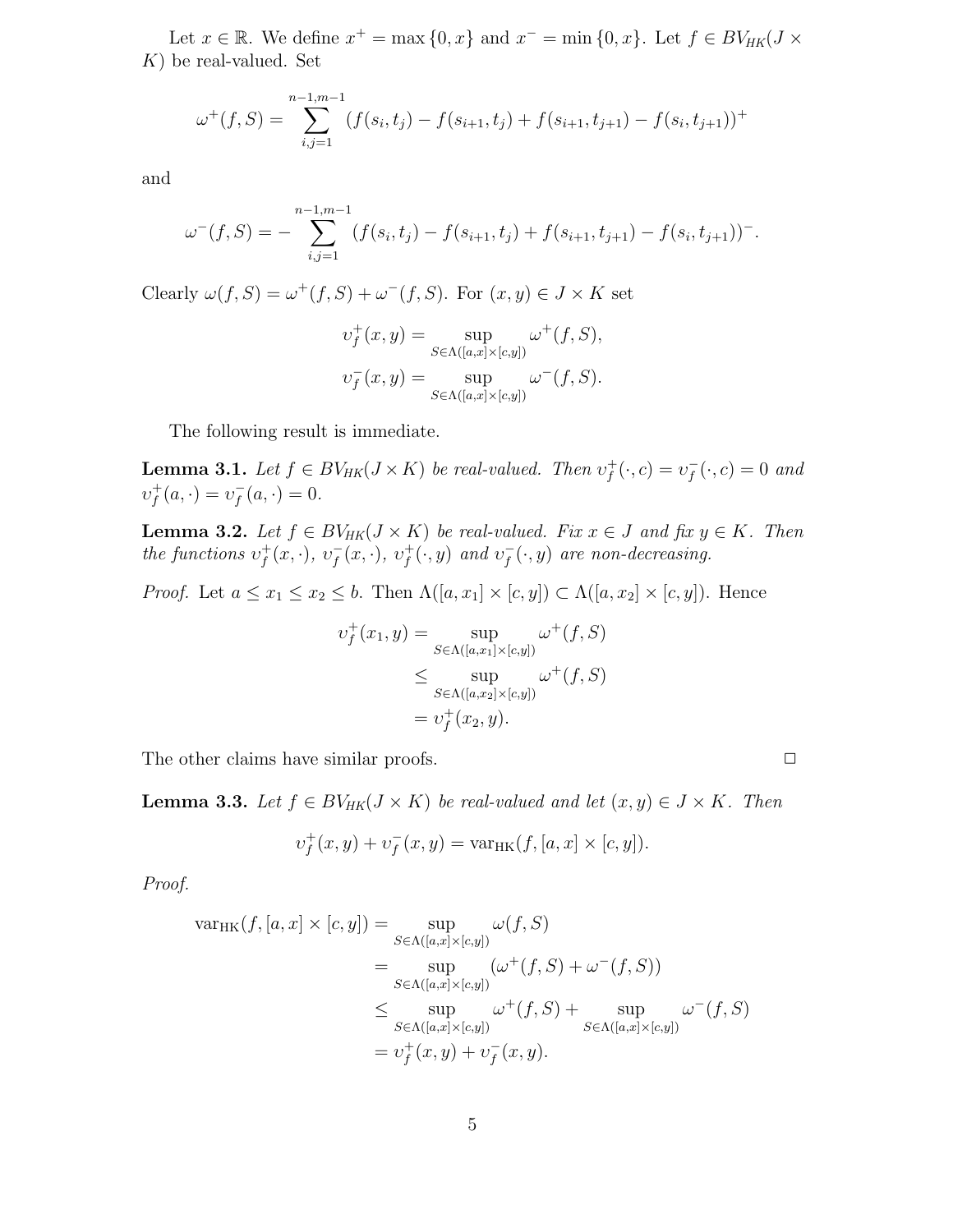Fix  $\epsilon > 0$ . There exists  $S_1, S_2 \in \Lambda([a, x] \times [c, y])$  such that  $v_f^+$  $f(x, y) \leq \omega^{+}(f, S_1) + \frac{\epsilon}{2}$ and  $v_f^$  $f(x, y) \leq \omega^{-}(f, S_2) + \frac{\epsilon}{2}$ . Then  $v_f^+$  $f^+(x, y) + \nu_f^$  $f(x, y) \le \omega^+(f, S_1) + \omega^-(f, S_2) + \epsilon$  $\leq \omega^+(f, S_1 \vee S_2) + \omega^-(f, S_1 \vee S_2) + \epsilon$  $=\omega(f, S_1 \vee S_2) + \epsilon$  $\langle \text{var}_{HK}(f, [a, x] \times [c, y]) + \epsilon.$  $\Box$ 

**Lemma 3.4.** Let  $f \in BV_{HK}(J \times K)$  be real-valued and let  $(x, y) \in J \times K$ . Then

$$
v_f^+(x,y) - v_f^-(x,y) = f(a,c) - f(x,c) + f(x,y) - f(a,y).
$$

*Proof.* Fix  $\epsilon > 0$ . There exists  $S \in \Lambda([a, x] \times [c, y])$  such that

$$
\omega^+(f, S) \le \upsilon_f^+(x, y) \le \omega^+(f, S) + \epsilon \text{ and}
$$
  

$$
\omega^-(f, S) \le \upsilon_f^-(x, y) \le \omega^-(f, S) + \epsilon.
$$

Without loss of generality we can assume that  $(a, c), (x, y) \in S$ . But by cancellation of terms  $\omega^+(f, S) - \omega^-(f, S) = f(a, c) - f(x, c) + f(x, y) - f(a, y)$  and so the result follows.  $\Box$ 

**Lemma 3.5.** Let  $f \in BV_{HK}(J \times K)$  be real-valued. Furthermore, suppose that for all  $(x_1, y_1), (x_2, y_2) \in J \times K$  where  $x_1 \le x_2$  and  $y_1 \le y_2$  that  $f(x_2, y_2) - f(x_1, y_2) \ge$  $f(x_2, y_1) - f(x_1, y_1)$ . Then for any  $[x'_1, x'_2] \times [y'_1, y'_2] \subset J \times K$ 

$$
\text{var}_{HK}(f, [x'_1, x'_2] \times [y'_1, y'_2]) = f(x'_1, y'_1) - f(x'_2, y'_1) + f(x'_2, y'_2) - f(x'_1, y'_2).
$$

*Proof.* Let  $S = \{s_i, t_j\}_{i,j=1}^{n,m} \subset \Lambda([x'_1, x'_2] \times [y'_1, y'_2])$ . By refining if necessary we can assume that  $(s_1, t_1) = (x'_1, y'_1)$  and  $(s_n, t_m) = (x'_2, y'_2)$ . By assumption, for each i and j,  $f(s_i, t_j) - f(s_{i+1}, t_j) + f(s_{i+1}, t_{i+1}) - f(s_i, t_{i+1}) \ge 0$ . Hence  $\omega(f, S) = \omega^+(f, S)$ . There is therefore cancellation of terms in  $\omega(f, S)$  to give  $\omega(f, S) = f(x'_1, y'_1)$  $f(x'_2, y'_1) + f(x'_2, y'_2) - f(x'_1, y'_2)$ . Taking the supremum over all  $S \in \Lambda(J \times K)$  on the left hand side gives the result.

**Lemma 3.6.** Let  $f \in BV_{HK}(J \times K)$  be real-valued. Let  $[x_1, x_2] \times [y_1, y_2] \subset J \times K$ . Then

$$
\begin{aligned}\n\text{var}_{HK}(v_f^+, [x_1, x_2] \times [y_1, y_2]) \\
&= v_f^+(x_1, y_1) - v_f^+(x_2, y_1) + v_f^+(x_2, y_2) - v_f^+(x_1, y_2), \quad \text{and} \\
\text{var}_{HK}(v_f^-, [x_1, x_2] \times [y_1, y_2]) \\
&= v_f^-(x_1, y_1) - v_f^-(x_2, y_1) + v_f^-(x_2, y_2) - v_f^-(x_1, y_2).\n\end{aligned}
$$

*Proof.* To prove the first equality it suffices, by Lemma 3.5, to show that for all  $(x_1, y_1), (x_2, y_2) \in J \times K$  where  $x_1 \le x_2$  and  $y_1 \le y_2$ , that  $v_f^+$  $f^+(x_2, y_2) - \nu_f^+$  $f(x_1, y_2) \geq$  $v_f^+$  $f^+(x_2, y_1) - v_f^+$  $f(x_1, y_1)$ . For  $i, j \in \{1, 2\}$  let  $S_{i,j} \in \Lambda([a, x_i] \times [c, y_j])$  be such that  $S_{1,1} \leq S_{1,2} \leq S_{2,2}$  and  $S_{1,1} \leq S_{2,1} \leq S_{2,2}$ . Then cancellation gives  $\omega^+(f, S_{2,2})$  $\omega^+(f, S_{1,2}) \geq \omega^+(f, S_{2,1}) - \omega^+(f, S_{1,1}).$  The result now follows by refining  $S_{2,2}$  (and hence all  $S_{i,j}$ ). The second equality has a similar proof.  $\Box$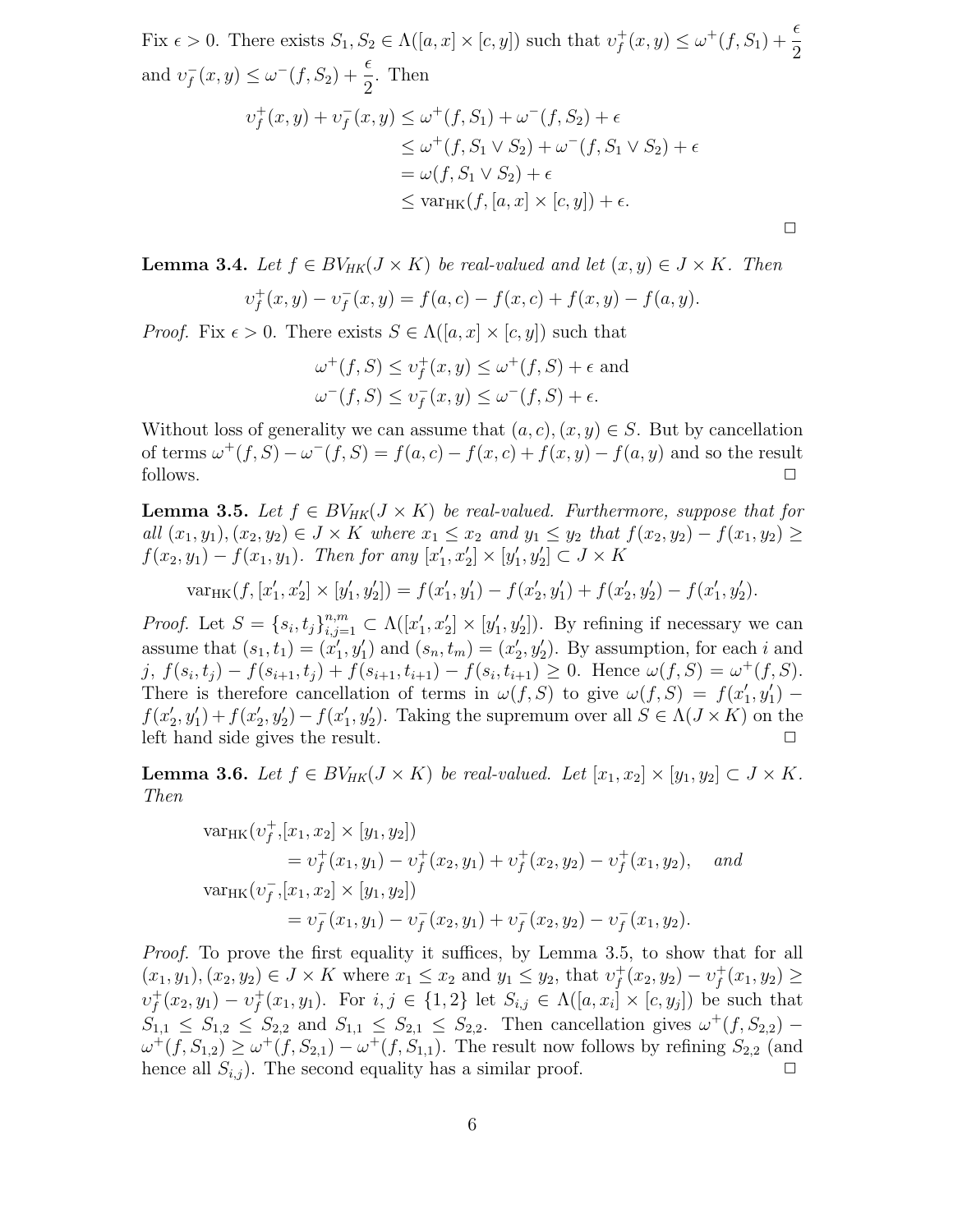**Lemma 3.7.** Let  $f \in BV_{HK}(J \times K)$  be real-valued. Then

 $var_{HK}(v_f^+)$  $f, J \times K$ )  $\leq$  var<sub>HK</sub> $(f, J \times K)$ 

and

$$
\text{var}_{HK}(v_f^-, J \times K) \leq \text{var}_{HK}(f, J \times K).
$$

*Proof.* This follows immediately from Lemmas 3.1, 3.3 and 3.6.  $\Box$ 

Let  $f \in BV_{HK}(J \times K)$  be real-valued. Then f is said to have property (UR) (or up and to the right) if it satisfies

- (i) for each  $x \in [a, b]$  the function  $f(x, \cdot) : K \to \mathbb{R}$  is non-decreasing,
- (ii) for each  $y \in [c, d]$  the function  $f(\cdot, y) : J \to \mathbb{R}$  is non-decreasing,
- (iii) var<sub>HK</sub> $(f,(x_1, x_2) \times (y_1, y_2)) = f(x_1, y_1) f(x_1, y_2) + f(x_2, y_2) f(x_2, y_1)$  for all  $(x_1, x_2) \times (y_1, y_2) \subset J \times K$ .

Similarly we say  $f$  has property (UL) if non-decreasing in property (ii) is replaced by non-increasing. Our aim is to show that if  $f \in BV_{HK}(J \times K)$  is real-valued then  $f = g - h$  where g and h are (UR),  $||g||_{BV_{HK}} \le 4 ||f||_{BV_{HK}}$  and  $||h||_{BV_{HK}} \le 4 ||f||_{BV_{HK}}$ . Let  $l = \Pi(z_1, z_2)$ . Then l is said to be (UR) if either

- (i)  $\text{Re}(z_1) < \text{Re}(z_2)$  and  $\text{Im}(z_1) < \text{Im}(z_2)$  or
- (ii)  $\text{Re}(z_1) \geq \text{Re}(z_2)$  and  $\text{Im}(z_1) \geq \text{Im}(z_2)$ .

Similarly l is said to be (UL) if either

- (i)  $\text{Re}(z_1) \leq \text{Re}(z_2)$  and  $\text{Im}(z_1) \geq \text{Im}(z_2)$  or
- (ii)  $\text{Re}(z_1) > \text{Re}(z_2)$  and  $\text{Im}(z_1) < \text{Im}(z_2)$ .

Line segments parameterized by [0, 1] are either (UL) or (UR) or both. If  $\gamma \in \Gamma_L$ then we can write  $\gamma \cong l_1 \circ l_2 \circ \cdots \circ l_n$  where each  $l_i$  is a line segment parameterized by [0, 1]. Then  $\gamma$  is said to be (UL) (respectively (UR)) if each  $l_i$  is (UL) (respectively (UR)). Clearly if  $\gamma_1, \gamma_2 \in \Gamma_L$  and  $\gamma_1 \cong \gamma_2$  then, for example,  $\gamma_1$  is (UR) if and only if  $\gamma_2$  is (UR). Also, for example, if  $\gamma_1, \gamma_2 \in \Gamma_L$  are both (UL) then so is  $\gamma_1 \circ \gamma_2$ .

**Lemma 3.8.** Let  $f \in BV_{HK}(J \times K)$  be real-valued. Then  $v_f^+$  $f$  and  $v_f^ \overline{f}$  have property  $(UR).$ 

*Proof.* This follows from Lemma 3.2 and Lemma 3.6.  $\square$ 

**Lemma 3.9.** Let  $f \in BV_{HK}(J \times K)$  be real-valued and let  $g \in BV(J)$ . Suppose f has property (UR) and g is non-decreasing. Then  $f + u(g)$  has property (UR).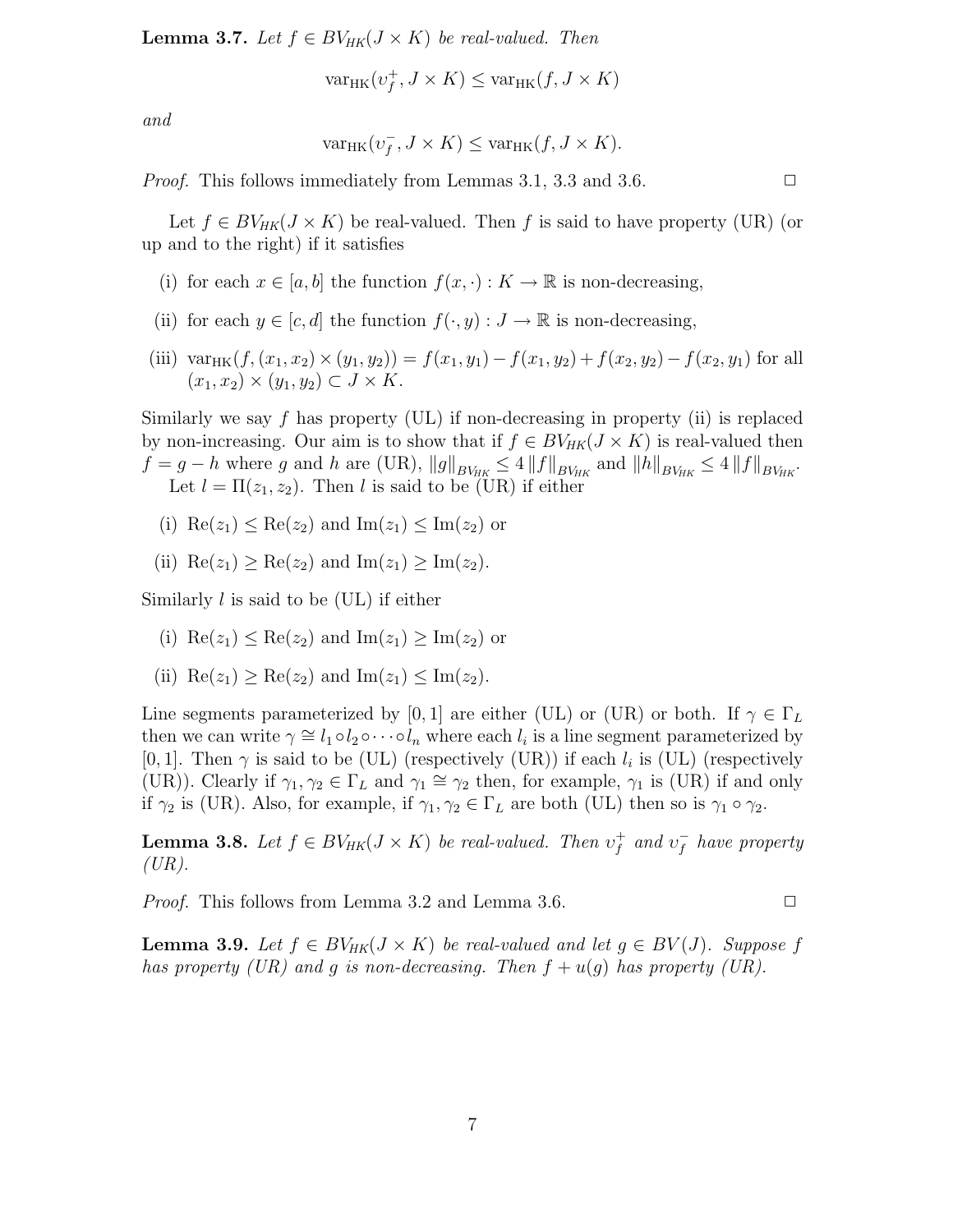*Proof.* Clearly  $f+u(g)$  has properties (i) and (ii). To see that it has property (iii) we note for any  $(x'_1, y'_1), (x'_2, y'_2) \in J \times K$  that  $u(g)(x'_1, y'_1) - u(g)(x'_2, y'_1) + u(g)(x'_2, y'_2)$  $u(g)(x'_1, y'_2) = g(x'_1) - g(x'_2) + g(x'_2) - g(x'_1) = 0$  and so

$$
(f+u(g))(x'_1, y'_1) - (f+u(g))(x'_2, y'_1)
$$
  
+ 
$$
(f+u(g))(x'_2, y'_2) - (f+u(g))(x'_1, y'_2)
$$
  
= 
$$
f(x'_1, y'_1) - f(x'_2, y'_1) + f(x'_2, y'_2) - f(x'_1, y'_2).
$$

Hence if  $[x_1, x_2] \times [y_1, y_2] \subset J \times K$  then  $\omega(f + u(g), S) = \omega(f, S)$  for all  $S \in$  $\Lambda([x_1, x_2] \times [y_1, y_2])$ . So  $\text{var}_{HK}(f+u(g), [x_1, x_2] \times [y_1, y_2]) = \text{var}_{HK}(f, [x_1, x_2] \times [y_1, y_2])$ . Then

var<sub>HK</sub>
$$
(f + u(g), [x_1, x_2] \times [y_1, y_2])
$$
  
\n
$$
= varHK(f, [x_1, x_2] \times [y_1, y_2])
$$
\n
$$
= f(x_1, y_1) - f(x_2, y_1) + f(x_2, y_2) - f(x_1, y_2)
$$
\n
$$
= (f + u(g))(x_1, y_1) - (f + u(g))(x_2, y_1)
$$
\n
$$
+ (f + u(g))(x_2, y_2) - (f + u(g))(x_1, y_2).
$$

**Remark 3.10.** The previous lemma also holds if we take  $q \in BV(K)$ , q nondecreasing and use v instead of u.

**Proposition 3.11.** Let  $f \in BV_{HK}(J \times K)$  be real-valued. Then there exists  $g, h \in$  $BV_{HK}(J \times K)$  such that

- (i)  $f = q h$ ,
- $(ii)$  g and h are  $(UR)$  and

(iii)  $||g||_{BV_{HK}} \leq ||f||_{BV_{HK}}$  and  $||h||_{BV_{HK}} \leq ||f||_{BV_{HK}}$ .

*Proof.* There exists  $f_1, f_2 \in BV(J)$  such that  $f(\cdot, c) - f(a, c) = f_1 - f_2$ ,  $f_1, f_2$  are non-decreasing,  $var(f_1, J) \leq var(f(\cdot, c), J)$  and  $var(f_2, J) \leq var(f(\cdot, c), J)$ . There also exists  $f_3, f_4 \in BV(K)$  such that  $f(a, \cdot) - f(a, c) = f_3 - f_4$ ,  $f_3, f_4$  are nondecreasing,  $var(f_3, K) \leq var(f(a, \cdot), K)$  and  $var(f_4, K) \leq var(f(a, \cdot), K)$ . Set  $g =$  $v_f^+ + u(f_1) + v(f_3) + f(a, c)$  and  $h = v_f^- + u(f_2) + v(f_4)$ . Then by Lemmas 3.8 and 3.9, g and h are (UR). By Lemma 3.4

$$
f(x,y) = v_f^+(x,y) - v_f^-(x,y) + f(x,c) + f(a,y) - f(a,c)
$$
  
=  $v_f^+(x,y) - v_f^-(x,y) + (f_1(x) - f_2(x) + f(a,c))$   
+  $(f_3(y) - f_4(y) + f(a,c)) - f(a,c)$   
=  $v_f^+(x,y) + f_1(x) + f_3(y) + f(a,c)$   
-  $(v_f^-(x,y) + f_2(x) + f_4(y))$   
=  $g(x,y) - h(x,y)$ .

Also, using Lemma 3.7,

$$
||g||_{BV_{HK}} = |g(a, c)| + \text{var}(g(\cdot, c), J) + \text{var}(g(a, \cdot), K) + \text{var}_{HK}(g, J \times K)
$$
  
= |f(a, b)| + \text{var}(f\_1, J) + \text{var}(f\_3, K) + \text{var}\_{HK}(v\_f^+, J \times K)  

$$
\leq |f(a, b)| + \text{var}(f(\cdot, c), J) + \text{var}(f(a, \cdot), K) + \text{var}_{HK}(f, J \times K)
$$
  
= ||f||\_{BV\_{HK}}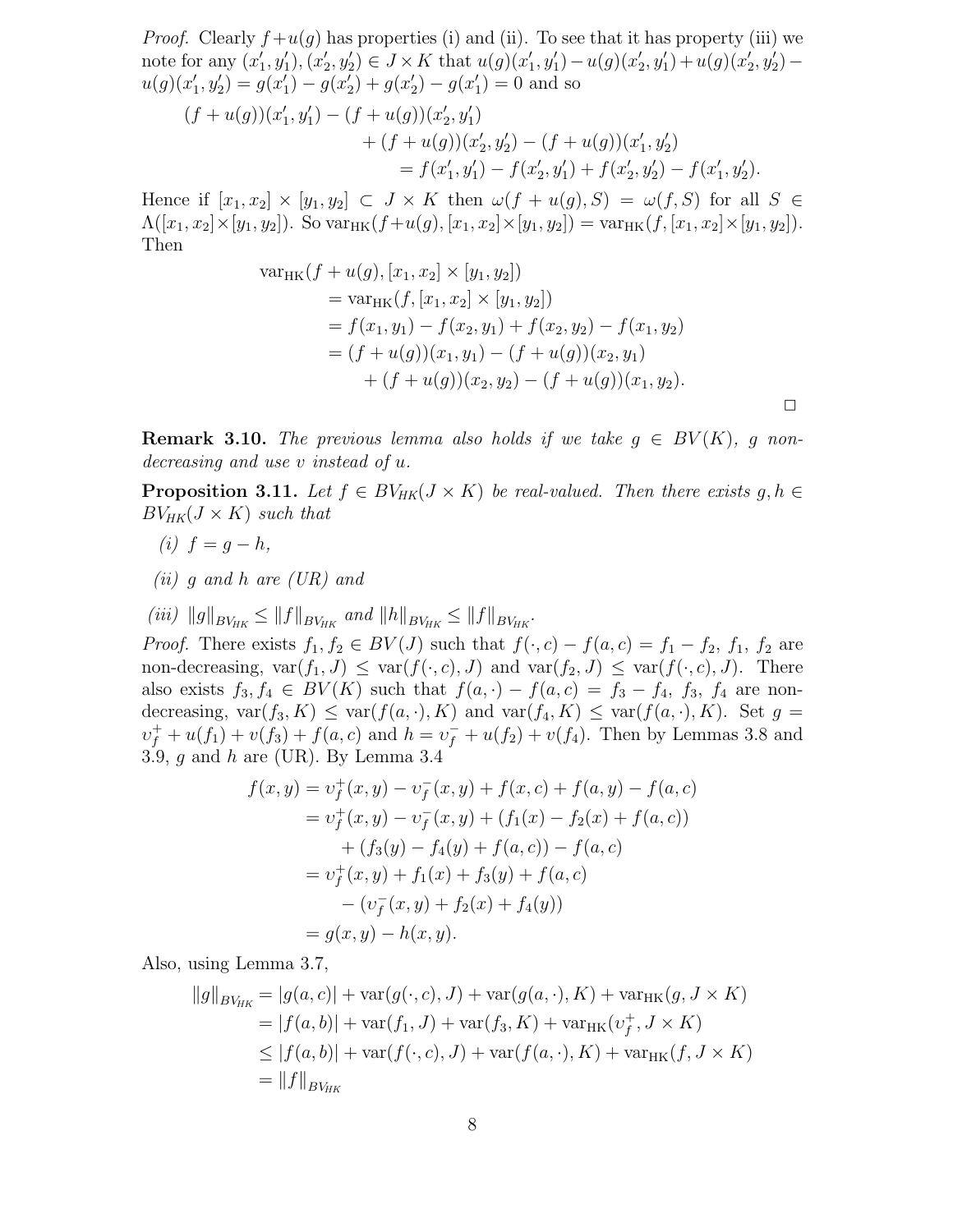Similarly  $||h||_{BV_{HK}} \leq ||f||_{BV_{HK}}$ 

**Remark 3.12.** Note we can similarly write  $f = q - h$  where q and h have the same norm inequalities but are *(UL)* instead of *(UR)*.

**Lemma 3.13.** Let  $f \in BV_{HK}(J \times K)$  satisfy property (UR). Let  $\{h_j\}_{j=1}^m \subset \Gamma_L$  be a set of horizontal line segments. Suppose that  $n = v f_V(\bigcup_{j=1}^m h_j)$ . Then

$$
\frac{1}{n} \sum_{j=1}^{m} \text{cvar}(f, h_j) \leq ||f||_{BV_{HK}}.
$$

*Proof.* The idea of the proof is to replace each line segment  $h_i$  by another horizontal line segment  $h'_i$  where the image of each  $h'_i$  is a subset of  $J \times \{d\}$  and show the inequality for the  $h_i$ 's. For  $1 \leq j \leq m$  let  $x_j + iy_j$  and  $x_j' + iy_j$  be the left and right endpoints of  $h_j$ . Recall that  $J \times K = [a, b] \times [c, d]$ . Let  $h'_j = \Pi(x_j + id, x'_j + id)$ for each j. Since f is (UR) then for all  $x_j \leq s \leq t \leq x'_j$  we have that  $f(t +$  $i(y_i) - f(s + iy_j) \leq f(t + id) - f(s + id)$  and hence  $|f(t + iy_j) - f(s + iy_j)| \leq$  $|f(t+id) - f(s+id)|$ . From this we can conclude that  $\text{cvar}(f, h_i) \leq \text{cvar}(f, h'_i)$  for all *i*. Also  $\text{vf}_V(\cup_{i=1}^m h_i) = \text{vf}_V(\cup_{i=\lfloor m \n\rfloor}^m h_i')$ . Using the same proof as in Proposition 2.5 we can conclude that  $\rho_V(\cup_{i=1}^m h'_i) \sum_{i=1}^m$ .  $i=1$  $\operatorname{cvar}(f, h'_i) \leq \operatorname{cvar}(f, \Pi(a + id, b + id)).$  Hence

$$
\frac{1}{n} \sum_{j=1}^{m} \text{cvar}(f, h_i) \leq \frac{1}{n} \sum_{j=1}^{m} \text{cvar}(f, h'_i)
$$
  
\n
$$
\leq \text{cvar}(f, \Pi(a + id, b + id))
$$
  
\n
$$
= \text{var}(f(\cdot, d), J)
$$
  
\n
$$
\leq ||f||_{BV_{HK}}.
$$

The second last step follows by the monotonicity of  $f(\cdot, d)$ .

**Remark 3.14.** A similar lemma holds when  $\{l_i\}_{i=1}^m$  are vertical line segments and/or f has property (UL).

**Lemma 3.15.** Let  $f \in BV_{HK}(J \times K)$  satisfy property (UR). Let  $\{\gamma_j\}_{j=1}^m \subset \Gamma_L$  be such that  $\gamma_j$  is (UR) for all j. Then

$$
\rho(\bigcup_{j=1}^m \gamma_j) \sum_{j=1}^m \text{cvar}(f, \gamma_j) \leq 2 \|f\|_{BV_{HK}}.
$$

*Proof.* For each j we shall replace  $\gamma_i$  with horizontal and vertical lines

$$
h_j = \Pi(\gamma_j(0), \text{Re}(\gamma_j(1)) + i \text{Im}(\gamma_j(0))), \text{ and}
$$
  

$$
v_j = \Pi(\text{Re}(\gamma_j(1)) + i \text{Im}(\gamma_j(0)), \gamma_j(1)),
$$

defined so that  $\gamma_j = h_j \circ v_j$ . Since f is (UR) then  $\text{cvar}(f, \gamma_j) = \text{cvar}(f, h_j) +$ cvar $(f, v_j)$ . Also note that for any vertical line l,  $\text{vf}(\cup_{j=1}^m \gamma_j, l) = \text{vf}(\cup_{j=1}^m h_j, l)$  and

$$
\qquad \qquad \Box
$$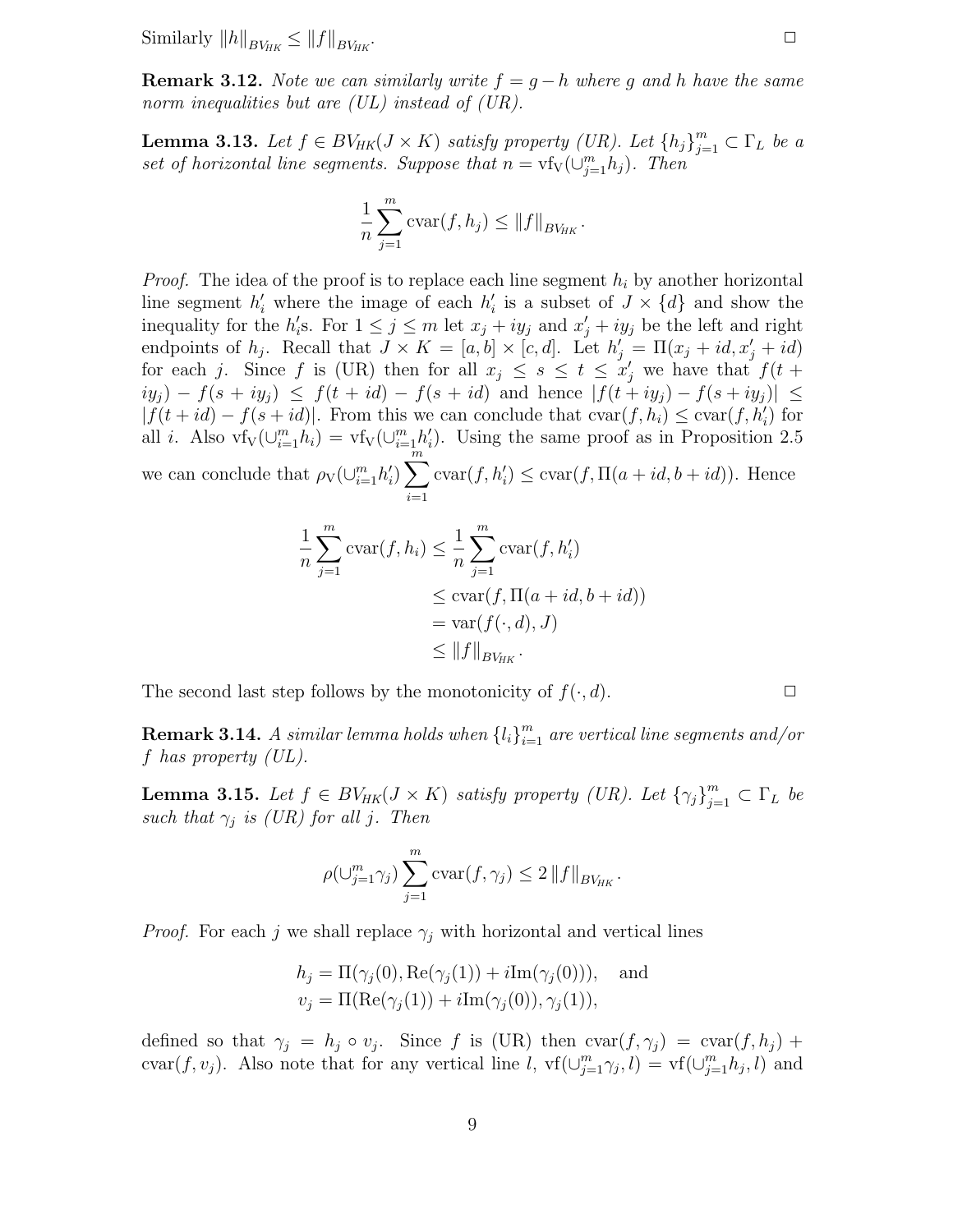so 
$$
\rho(\bigcup_{j=1}^{m}\gamma_j) \leq \rho_V(\bigcup_{j=1}^{m}\gamma_j) = \rho_V(\bigcup_{j=1}^{m}h_j)
$$
. Similarly  $\rho(\bigcup_{j=1}^{m}\gamma_j) \leq \rho_H(\bigcup_{j=1}^{m}v_j)$ . Hence  
\n
$$
\rho(\bigcup_{j=1}^{m}\gamma_j) \sum_{j=1}^{m} \text{cvar}(f, \gamma_j) = \rho(\bigcup_{j=1}^{m}\gamma_j) \sum_{j=1}^{m} (\text{cvar}(f, h_j) + \text{cvar}(f, v_j))
$$
\n
$$
\leq \rho_V(\bigcup_{j=1}^{m}h_j) \sum_{j=1}^{m} \text{cvar}(f, h_j)
$$
\n
$$
+ \rho_H(\bigcup_{j=1}^{m}v_j) \sum_{j=1}^{m} \text{cvar}(f, v_j)
$$
\n
$$
\leq 2 \|f\|_{BV_{HK}}.
$$

The last step follows from Lemma 3.13.  $\square$ 

**Theorem 3.16.** The inclusion  $BV_{HK}(J \times K) \hookrightarrow BV(J \times K)$  is continuous.

*Proof.* It is sufficient to show that if  $f \in BV_{HK}(J \times K)$  is real-valued then var $(f, J \times$  $K \leq 8 \|f\|_{BV_{HK}}$ . Let  $\gamma \in \Gamma_L$ . We can write  $\gamma$  as the composition of curves which alternate between being (UL) and (UR). Without loss of generality assume that  $\gamma \cong \lambda_1 \circ \mu_1 \circ \lambda_2 \circ \mu_2 \circ \cdots \circ \lambda_n \circ \mu_n$  where each  $\lambda_i \in \Gamma_L$  is (UL) and each  $\mu_i$  is (UR). By Lemma 2.2,  $\operatorname{cvar}(f, \gamma) = \sum_{n=1}^{\infty}$  $i=1$  $(\text{cvar}(f, \lambda_i) + \text{cvar}(f, \mu_i))$ . By Proposition 3.11 we can write  $f = f_1 - g_1 = f_2 - g_2$  where  $f_1, g_1$  satisfy property (UR) and  $f_2, g_2$  satisfy (UL). Then  $\text{vf}(\cup_{i=1}^n \lambda_i) \le \text{vf}(\gamma)$  and so  $\rho(\cup_{i=1}^n \lambda_i) \ge \rho(\lambda)$ . Similarly  $\rho(\cup_{i=1}^n \mu_i) \ge \rho(\gamma)$ . Using Lemma 3.15 and Proposition 3.11 we have

$$
\rho(\gamma) \operatorname{cvar}(f, \gamma) = \rho(\gamma) \sum_{i=1}^{n} (\operatorname{cvar}(f, \lambda_i) + \operatorname{cvar}(f, \mu_i))
$$
  
\n
$$
\leq \rho(\gamma) \sum_{i=1}^{n} (\operatorname{cvar}(f_1, \lambda_i) + \operatorname{cvar}(g_1, \lambda_i)
$$
  
\n
$$
+ \operatorname{cvar}(f_2, \mu_i) + \operatorname{cvar}(g_2, \mu_i))
$$
  
\n
$$
\leq \rho(\bigcup_{i=1}^{n} \lambda_i) \left( \sum_{i=1}^{n} \operatorname{cvar}(f_1, \lambda_i) + \sum_{i=1}^{n} \operatorname{cvar}(g_1, \lambda_i) \right)
$$
  
\n
$$
+ \rho(\bigcup_{i=1}^{n} \mu_i) \left( \sum_{i=1}^{n} \operatorname{cvar}(f_2, \mu_i) + \sum_{i=1}^{n} \operatorname{cvar}(g_2, \mu_i) \right)
$$
  
\n
$$
\leq 2 \|f_1\|_{BV_{HK}} + 2 \|g_1\|_{BV_{HK}} + 2 \|f_2\|_{BV_{HK}} + 2 \|g_2\|_{BV_{HK}}
$$
  
\n
$$
\leq 4 \times 2 \|f\|_{BV_{HK}}
$$
  
\n
$$
= 8 \|f\|_{BV_{HK}}.
$$

The result now follows from Lemma 2.4.  $\Box$ 

**Example 3.17.** Here we show that if  $J \times K$  is nondegenerate then  $BV_{HK}(J \times K) \subsetneq$  $BV(J \times K)$ . Without loss of generality assume  $J \times K$  is the unit square. Let  $A \subset J \times K$  be the closed triangle with vertices at 0, 1 and  $1 + i$ . We show that  $\chi_A \in BV(J \times K)$  but  $\chi_A \notin BV_{HK}(J \times K)$ .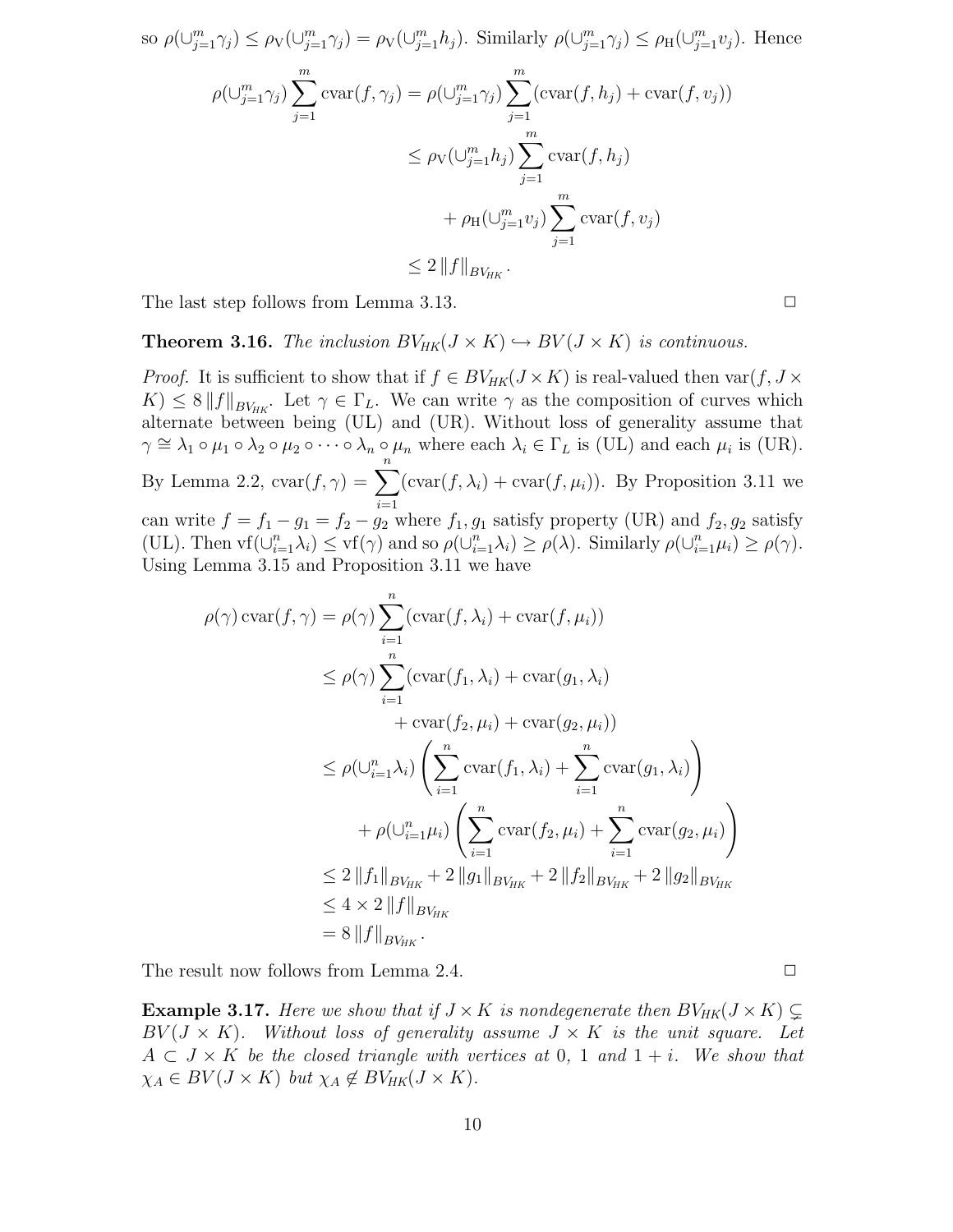It is easy to see that if B is a half-plane then  $\text{var}(\chi_B, J \times K) \leq 1$  and so  $\chi_B \in$  $BV(J \times K)$ . In particular  $B = \{x + iy \subset \mathbb{C} : x \leq y\}$  is a half-plane and so  $\chi_A =$  $\chi_B|J \times K \in BV(J \times K).$ 

Fix 
$$
n \in \mathbb{N}
$$
. Set  $t_i = \frac{i}{n}$ . Then  $S = \{t_i, t_j\}_{i,j=0}^{n,n} \in \Lambda(J \times K)$ . For each  $i$ ,  $\chi_A(t_i, t_i) - \chi_A(t_{i+1}, t_i) + \chi_A(t_{i+1}, t_{i+1}) - \chi_A(t_i, t_{i+1}) = 1 - 0 + 1 - 1 = 1$ . Hence  $\omega(\chi_A, S) \ge$   
\n
$$
\sum_{i=0}^{n-1} |\chi_A(t_i, t_i) - \chi_A(t_{i+1}, t_i) + \chi_A(t_{i+1}, t_{i+1}) - \chi_A(t_i, t_{i+1})| = n
$$
. So  $\text{var}_{HK}(\chi_A, J \times K) \ge n$ . Hence  $\chi_A \notin BV_{HK}(J \times K)$ .

### 4  $AC(\sigma)$  for  $\sigma \subset \mathbb{C}$  Compact

From an operator theoretic point of view, one would like to be able to deduce structural information about an operator T from bounds on  $\|p(T)\|$  for p in some small algebra of functions. Let  $P$  denote the set of all complex polynomials. In the case that X is reflexive and  $\sigma(T) \subset \mathbb{R}$ , then a bound of the form  $||p(T)|| \le$  $C ||p||_{C(\sigma(T))}$  for all  $p \in \mathcal{P}$  is sufficient to show that T can be written as an integral with respect to a countably additive spectral measure, whereas a weaker bound of the form  $||p(T)|| \leq C ||p||_{BV[a,b]}$  for  $p \in \mathcal{P}$  implies that T has an integral representation with respect to a spectral family of projections. If the spectrum is not real then one would not to expect to be able to prove much unless the algebra contains at least  $\mathcal{P}_2$ , the polynomials in two variables (or equivalently the polynomials in z and  $\bar{z}$ ). This leads to our definition of the absolutely continuous functions defined on a nonempty compact subset  $\sigma$  of  $\mathbb{C}$ .

**Definition 4.1.**  $AC(\sigma)$ , the set of absolutely continuous functions on  $\sigma$ , is defined to be the closure in  $BV(\sigma)$  of  $\mathcal{P}_2$ .

Note that by [AD, Corollary 3.14] the polynomials are always of bounded variation. For any nonempty compact subset  $\sigma$ ,  $AC(\sigma)$  is a Banach subalgebra of  $BV(\sigma)$ . If  $\sigma = [a, b] \subset \mathbb{R}$  then  $AC(\sigma)$  coincides with the usual notion of absolute continuity.

We shall now compare our definition of  $AC(J \times K)$  with the definition used by Berkson and Gillespie [BG1] which corresponds to the Hardy-Krause definition of variation. Let  $\mu$  be Lebesgue measure on C and  $f: J \times K \to \mathbb{C}$ . We say f is absolutely continuous in the Hardy-Krause sense if for each  $\epsilon > 0$  there is a  $\delta > 0$  such that for any finite collection of rectangles  $\{R_i\}_{i=1}^n$  whose sides are parallel to the axes and whose interiors are disjoint and such that  $\sum_{n=1}^{n}$  $\mu(R_i) < \delta$ 

 $i=1$ then  $\sum_{n=1}^n$  $\frac{i=1}{i}$ var<sub>HK</sub> $(f, R_i) < \epsilon$ . We denote the set of such functions by  $AC_{HK}(J \times K)$ . The set  $AC_{HK}(J \times K)$  forms a Banach subalgebra of  $BV_{HK}(J \times K)$ , and is the closure of  $\mathcal{P}_2$  in the  $BV_{HK}(J \times K)$  norm (see [BG1]). If K is then  $BV_{HK}(J \times K)$  to the standard algebra  $AC(J)$ . See [BG1] and [CA] for properties of  $AC_{HK}(J \times K)$ . The following result is an immediate consequence of Theorem 3.16 and the density of the polynomials in both algebras.

**Theorem 4.2.** The inclusion  $AC_{HK}(J \times K) \hookrightarrow AC(J \times K)$  is continuous.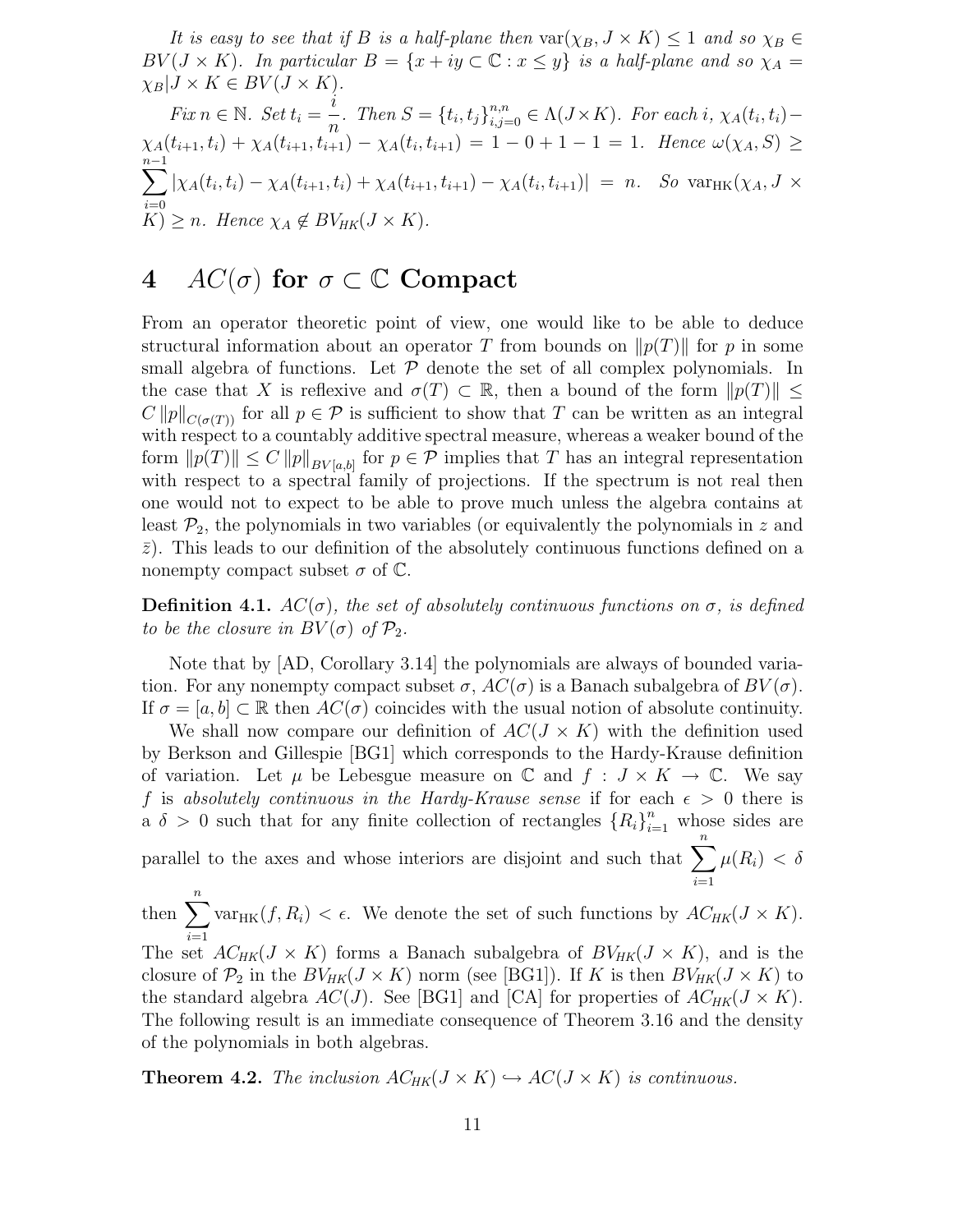**Remark 4.3.** If  $J \times K$  is nondegenerate then  $AC_{HK}(J \times K) \subsetneq AC(J \times K)$ . For example let  $J \times K = [0,1] \times [0,1]$ . Let f be the function  $J \times K \to \mathbb{R}$  defined by

$$
f(x,y) = \begin{cases} 0 & \text{if } x < y \\ x - y & \text{if } x \ge y. \end{cases}
$$

Then f is continuous and piecewise planar and so, by  $[AD, Lemma 4.10], f \in$  $AC(J \times K)$ . For  $i, n \in \mathbb{N}$  where  $i \leq n$  set  $R_{i,n} =$  $\left[ \frac{i-1}{2} \right]$ n , i n T ×  $\left[ \frac{i-1}{2} \right]$ n , i n 1 . Then  $\lim_{n\to\infty}$  $\sum_{n=1}^{\infty}$  $\sum_{i=1}^n \mu(R_{i,n}) = \lim_{n \to \infty} n \times \frac{1}{n^2}$  $\frac{1}{n^2} = 0$ . But  $\lim_{n\to\infty}$  $\sum_{n=1}^{\infty}$  $i=1$  $var_{HK}(f, R_{i,n})$  $\geq \lim_{n\to\infty}$  $\sum_{i=1}^n\bigg|$  $\frac{i=1}{i}$ f  $\left(\frac{i-1}{i}\right)$ n  $\frac{i-1}{i}$ n  $\setminus$  $- f$  $\int i$  $\overline{n}$  $\frac{i-1}{i}$ n  $\lambda$  $+ f$  $\int i$ n , i n  $\lambda$  $-f$  $\left(\frac{i-1}{i}\right)$  $\overline{n}$ , i n  $\bigg) \bigg|$  $=\lim_{n\to\infty}$  $\sum_{n=1}^{\infty}$  $i=1$  $\Big|0 -$ 1  $\frac{1}{n} + 0 = 0$   $= 1.$ 

Hence  $f \notin AC_{HK}(J \times K)$ .

# 5 A comparison of  $BV_{\text{new}}(\mathbb{T})$  and  $BV_{\text{old}}(\mathbb{T})$

In [BG2] Berkson and Gillespie introduced the class of trigonometrically well-bounded operators. These operators, which have formed an important tool in their study of operator-valued harmonic analysis, are defined as operators which admit a weakly compact functional calculus for the absolutely continuous functions on the unit circle in  $\mathbb C$  (or equivalently, are of the form  $e^{iA}$  where A is well-bounded of type (B)). The concepts of variation and absolute continuity used in [BG2] are just the natural extensions obtained by transferring the usual definitions for an interval in R onto the unit circle. In this section we show that our new definitions are equivalent to these earlier ones used in this setting.

For 
$$
f : \mathbb{T} \to \mathbb{C}
$$
, let  $\operatorname*{var}_{\mathbb{T}}(f) = \operatorname*{var}_{[0,2\pi]} f(e^{i(\cdot)})$ . That is  

$$
\operatorname*{var}_{\mathbb{T}}(f) = \operatorname*{sup}_{\mathcal{P}} \sum_{j=1}^{n} |f(\omega_j) - f(\omega_{j-1})|,
$$

where the supremum is taken over all partitions  $\mathcal{P} = {\{\omega_j = e^{i\theta_j}\}}_{j=1}^n$  of the circle with  $0 = \theta_0 \leq \theta_1 \leq \cdots \leq \theta_n = 2\pi$ . Berkson and Gillespie worked with the following norm and Banach algebra:

$$
\label{eq:2.1} \begin{array}{rcl} \|f\|_{BV_{\text{old}}} & = & \sup_{z\in\mathbb{T}} |f| + \text{var}(f) \\ BV_{\text{old}}(\mathbb{T}) & = & \{f: \mathbb{T} \rightarrow \mathbb{C} \, : \, \|f\|_{BV_{\text{old}}} < \infty\}. \end{array}
$$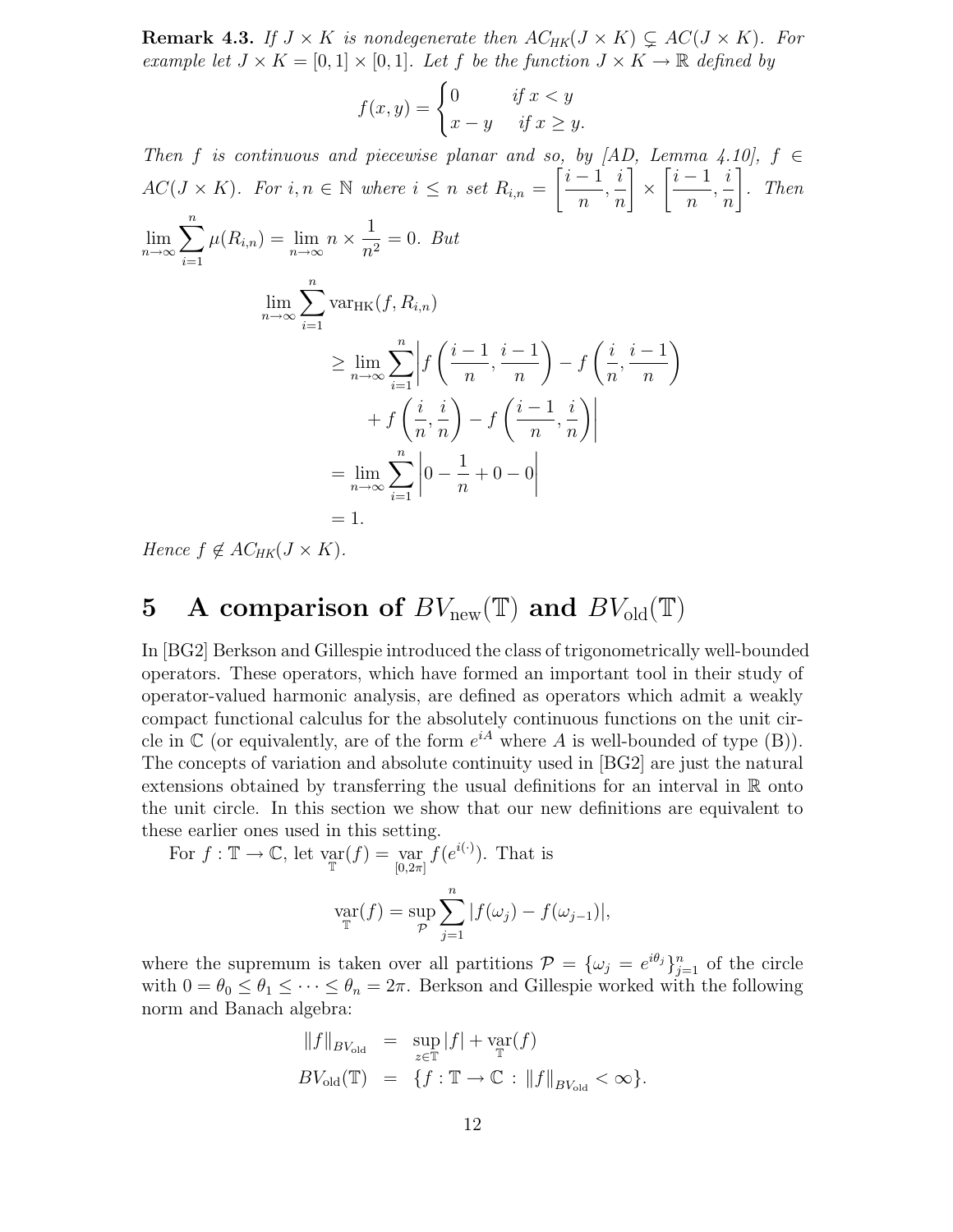For comparison, we shall write  $BV_{\text{new}}(\mathbb{T})$  for the algebra given by the definitions in Section 2. The subalgebras obtained by taking the closures of the trigonometric polynomials in these algebras will be denoted by  $AC_{old}(\mathbb{T})$  and  $AC_{new}(\mathbb{T})$ .

**Lemma 5.1.** For all  $f : \mathbb{T} \to \mathbb{C}$ ,

$$
\operatorname*{var}_{\mathbb{T}}(f) \leq 2 \operatorname*{var}(f, \mathbb{T}).
$$

*Proof.* Let  $P = {\{\omega_j\}}_{j=1}^n$  be a partition of  $\mathbb{T}$ . Let  $\gamma_P = \Pi(\omega_0, \dots, \omega_n)$ . Then  $\operatorname{cvar}(f, \gamma_{\mathcal{P}}) = \sum_{n=1}^{n}$  $j=1$  $|f(\omega_j) - f(\omega_{j-1})|$  and  $\rho(\gamma_P) = \frac{1}{2}$ . Thus  $\operatorname*{var}_{\mathbb{T}}(f) = \operatorname*{sup}_{\mathcal{P}}$ up  $\operatorname{cvar}(f, \gamma_{\mathcal{P}})$  $= 2 \sup$  $\operatorname*{up}\limits_{\mathcal{P}}\rho(\gamma_{\mathcal{P}}\operatorname*{cvar}(f,\gamma_{\mathcal{P}}))$ ≤ 2 sup γ∈Γ  $\rho(\gamma)$  cvar $(f, \gamma)$  $= 2 \text{var}(f, \mathbb{T}).$  $\Box$ 

We might note that the value of 2 is sharp in this inequality, since if  $f$  is the characteristic function of a single point in  $\mathbb{T}$ , then  $\varphi_{\mathbb{T}}(f) = 2$  and  $\text{var}(f, \mathbb{T}) = 1$ .

Before proving a reverse inequality, we introduce some notation and terminology.

**Definition 5.2.** A reparameterization of  $\mathbb T$  is any continuous, orientation preserving bijection  $\tau : \mathbb{T} \to \mathbb{T}$ .

Definition 5.3. Let  $\Gamma_{L,\mathbb{T}} = {\Pi(z_0,\ldots,z_n) : z_0,\ldots,z_n \in \mathbb{T}}$  denote the set of piecewise linear curves with vertices on T.

Given  $f : \mathbb{T} \to \mathbb{C}$  and any reparameterization  $\tau$  of  $\mathbb{T}$ , let  $f_{\tau} = f \circ \tau$ . Clearly  $\text{var}(f) = \text{var}(f_\tau).$  The reparameterization  $\tau$  also determines a map  $\Gamma_{L,\mathbb{T}} \to \Gamma_{L,\mathbb{T}},$  $\gamma = \Pi(z_0, \ldots, z_n) \mapsto \gamma_\tau = \Pi(\tau(z_0), \ldots, \tau(z_n)).$ 

**Lemma 5.4.** Suppose that f and  $\tau$  are as above and  $\gamma \in \Gamma_{L,\mathbb{T}}$ . Then

- (i)  $\text{vf}(\gamma) = \text{vf}(\gamma_\tau);$
- (ii)  $\rho(\gamma) \text{ cvar}(f, \gamma) = \rho(\gamma_\tau) \text{ cvar}(f_\tau, \gamma_\tau).$
- (*iii*)  $\operatorname*{var}_{\mathbb{T}} f = \operatorname*{var}_{\mathbb{T}} f_{\tau}.$

*Proof.* (i) follows immediately from the observation that if the chords  $\gamma = \Pi(z_0, z_1)$ and  $\ell = \Pi(w_0, w_1)$  intersect, then so do  $\gamma_\tau$  and  $\ell_\tau$ . Clearly  $\text{cvar}(f, \gamma) = \text{cvar}(f_\tau, \gamma_\tau)$ so this proves (ii). The final statement is obvious.  $\Box$ 

Theorem 5.5. For all  $f \in BV(\mathbb{T})$ ,

$$
\text{var}(f, \mathbb{T}) \le \text{var}(f).
$$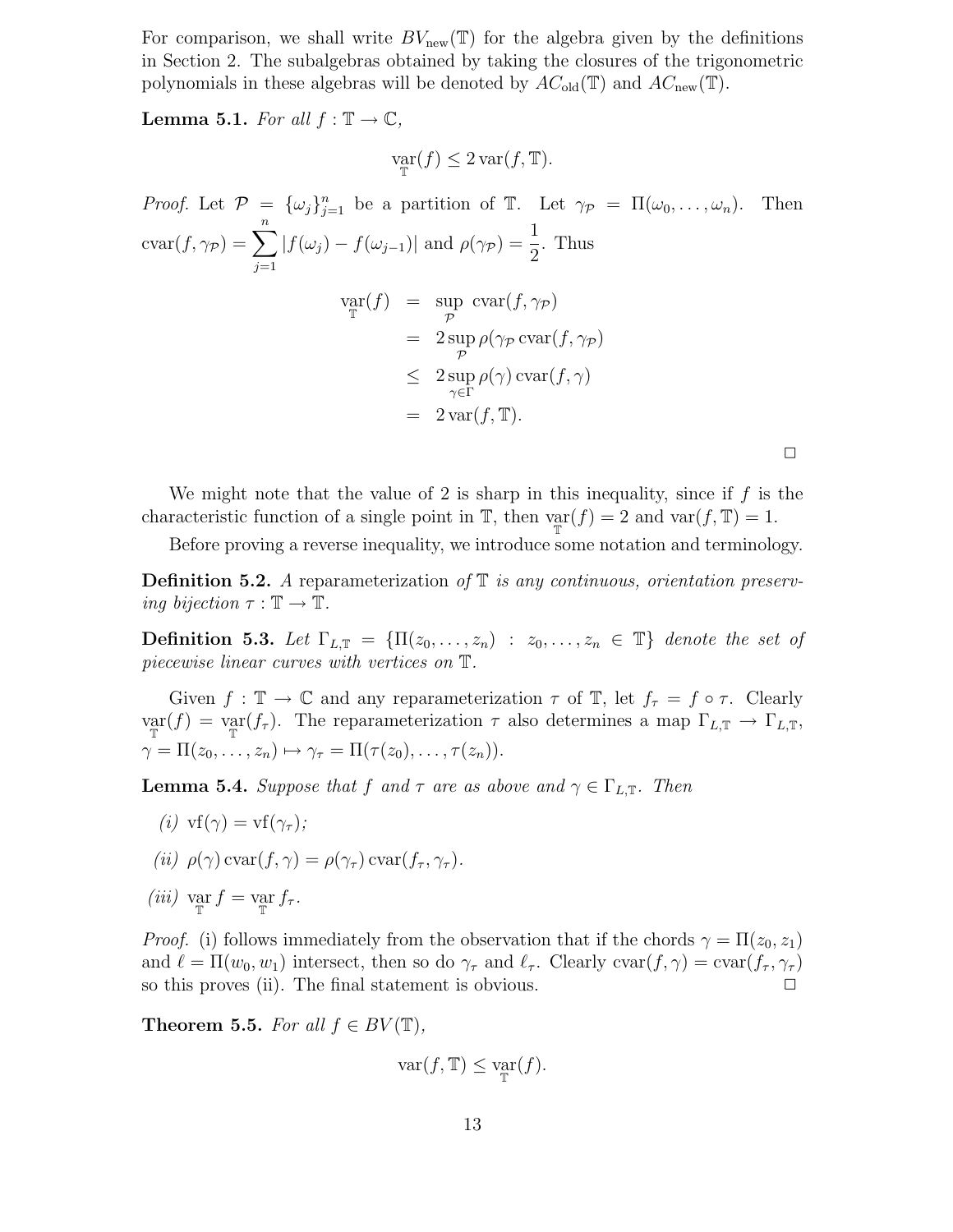*Proof.* Suppose that  $\gamma \in \Gamma_L$  intersects  $\mathbb T$  at  $\gamma(s_0), \ldots, \gamma(s_n)$  with  $s_0 < s_1 < \ldots s_n$ . (We may assume that  $n \geq 1$ .) Let  $S = \{s_j\}_{j=0}^n$  and let  $\gamma_S = \Pi(\gamma(s_0), \gamma(s_n))$  denote the S approximation to  $\gamma$ . As in the proof of [AD, Lemma 3.1],  $\rho(\gamma_S) \geq \rho(\gamma)$ , and so

$$
\rho(\gamma)\operatorname{cvar}(f,\gamma) \le \rho(\gamma_S)\operatorname{cvar}(f,\gamma_S). \tag{2}
$$

Now choose a reparameterization  $\tau$  such that  $\text{Im}(\tau(z_i)) > 0$  for  $j = 1, \ldots, n$ . Let  $\gamma_2 = (\gamma_S)_{\tau}$ . Then by Lemma 5.4,

$$
\rho(\gamma_S) \operatorname{cvar}(f, \gamma_S) = \rho(\gamma_2) \operatorname{cvar}(f_\tau, \gamma_2). \tag{3}
$$

Define  $f_3: [-1,1] \to \mathbb{C}$ ,  $f_3(t) = f_\tau(\sqrt{1-t^2})$ , and  $\gamma_3 = \text{Re}\circ\gamma_2$ . Thus the image of  $\gamma_3$  is a subset of  $[-1, 1]$ . Clearly then

$$
vf(\gamma_3) = vf_V(\gamma_3) = vf_V(\gamma_2) \le vf(\gamma_2),
$$

and so  $\rho(\gamma_2) \leq \rho(\gamma_3)$ . Note also that  $\text{cvar}(f_\tau, \gamma_2) \leq \text{cvar}(f_3, \gamma_3)$ . Thus

$$
\rho(\gamma) \operatorname{cvar}(f, \gamma) \leq \rho(\gamma_2) \operatorname{cvar}(f_{\tau}, \gamma_2) \qquad \text{(by (2) and (3))}
$$
  
\n
$$
\leq \rho(\gamma_3) \operatorname{cvar}(f_3, \gamma_3)
$$
  
\n
$$
\leq \operatorname{var}_{[-1,1]} f_3 \qquad \text{(by [AD, Proposition 3.6])}
$$
  
\n
$$
= \operatorname{var}_{[0,\pi]} f_{\tau}(e^{i(\cdot)})
$$
  
\n
$$
\leq \operatorname{var}_{\mathbb{T}} f_{\tau}
$$
  
\n
$$
= \operatorname{var}_{\mathbb{T}} f \qquad \text{(by Lemma 5.4)}
$$

Taking the supremum over all  $\gamma \in \Gamma_L$  gives the result.  $\Box$ 

**Corollary 5.6.** The Banach algebras  $BV_{\text{new}}(\mathbb{T})$  and  $BV_{\text{old}}(\mathbb{T})$  are isomorphic.

**Corollary 5.7.** The Banach algebras  $AC_{\text{new}}(\mathbb{T})$  and  $AC_{\text{old}}(\mathbb{T})$  are isomorphic.

#### 6 Operator theory

In this section we shall note some of the operator theoretic consequences of the results in this paper.

We shall say that an operator  $T \in B(X)$  is an  $AC(\sigma)$  operator if it admits an  $AC(\sigma)$  functional calculus; that is, if there exists a continuous Banach algebra homomorphism  $\Psi: AC(\sigma) \to B(X)$  such that  $\Psi(1) = I$  and  $\Psi(\lambda) = T$ . The theory of  $AC(\sigma)$  operators will be pursued more fully in [A2]. Berkson and Gillespie [BG1] defined an operator to be an AC operator if it admits an  $AC_{HK}(J \times K)$  functional calculus for some rectangle  $J \times K$ . It is natural to ask what the relationship is between these two classes of operators.

**Theorem 6.1.** If  $T \in B(X)$  is an  $AC(\sigma)$  operator then T is an AC operator (in the sense of Berkson and Gillespie), and hence there exist commuting well-bounded operators  $A, B \in B(X)$  such that  $T = A + iB$ .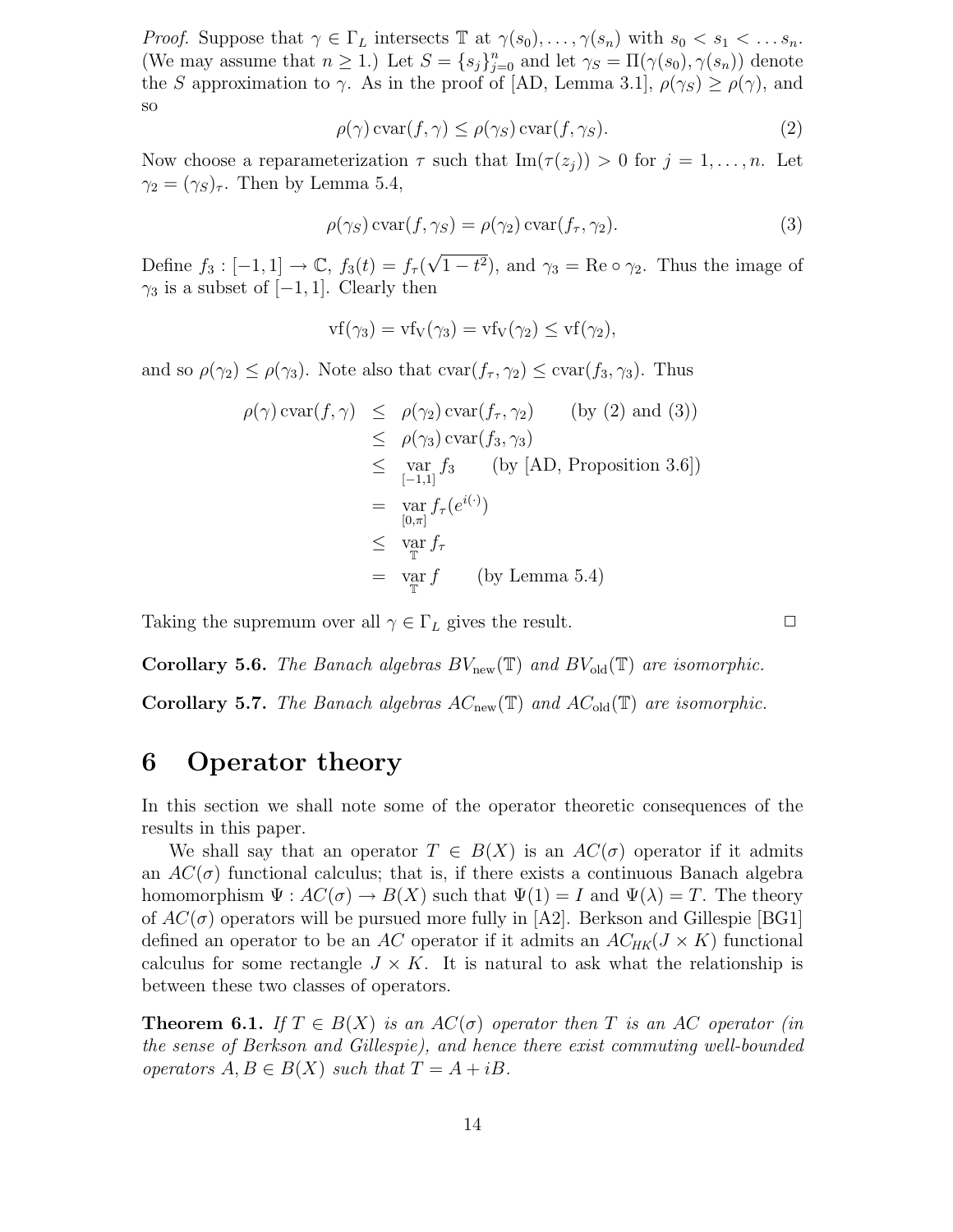*Proof.* Suppose that T is an  $AC(\sigma)$  operators with functional calculus map  $\Psi$ :  $AC(\sigma) \rightarrow B(X)$ . Let  $J \times K$  be any rectangle containing  $\sigma$ . Define  $\hat{\Psi}$ :  $AC_{HK}(J \times$  $K$   $\rightarrow$   $B(X)$  by  $\widehat{\Psi}(f) = \Psi(f|\sigma)$ . It follows from Theorem 4.2 and [AD, Lemma 4.5] that this map is a well-defined algebra homomorphism with

$$
\left\|\widehat{\Psi}(f)\right\| \le \left\|\Psi\right\| \|f|\sigma\|_{BV(\sigma)} \le \left\|\Psi\right\| \|f\|_{BV(J\times K)} \le 8 \left\|\Psi\right\| \|f\|_{BV_HK(J\times K)}.
$$

It follows that T has an  $AC_{HK}(J \times K)$  functional calculus  $\square$ 

The splitting into real and imaginary parts is necessarily unique if  $X$  is reflexive [BG1]. There are examples on nonreflexive spaces however of AC operators with more than one splitting of this type (see [BDG] Example 3.1). Each such splitting gives a different  $AC_{HK}(J \times K)$  functional calculus. The situation for  $AC(\sigma)$  operators is less clear however. An  $AC(\sigma)$  may still have more than one representation in the form  $A + iB$  but not all such representations give rise to an  $AC(\sigma)$  functional calculus. In particular, no example is known of an operator with more than one  $AC(\sigma)$  functional calculus.

It is not difficult to see that the class of  $AC(\sigma)$  operators is in fact strictly smaller than the class of AC operators. Lemma 4.1 of [AD] shows that if  $T \in B(X)$  is an  $AC(\sigma)$  operator then for all  $\alpha, \beta \in \mathbb{C}$ ,  $\alpha T + \beta I$  is an  $AC(\alpha \sigma + \beta)$  operator. It follows that the example from [BDG] of an AC operator T such that  $(1+i)T$  is not an AC operator also gives an example of an AC operator which is not an  $AC(\sigma)$  operator (for any  $\sigma$ ).

One of the most important subclasses of AC operators has been the family of trigonometrically well-bounded operators. The following is a consequence of Corollary 5.7 and the definition of being trigonometrically well-bounded [BG2].

**Theorem 6.2.** An operator  $T \in B(X)$  is trigonometrically well-bounded operator if and only if it admits a weakly compact  $AC(\mathbb{T})$  functional calculus. In particular, if X is reflexive, then  $T$  is trigonometrically well-bounded operator if and only if it is an  $AC(\mathbb{T})$  operator.

## References

- [Am] L. Ambrosio, A compactness theorem for a new class of functions of bounded variation, Boll. Un. Mat. Ital. B (7) 3 (1989), 857–881.
- [A1] B. Ashton, Functions of bounded variation in two variables and  $AC(\sigma)$  operators, Ph.D. thesis, University of New South Wales, 2000.
- [A2] B. Ashton,  $AC(\sigma)$  operators, (preprint).
- [AD] B. Ashton and I. Doust, Functions of bounded variation on compact subsets of the plane, (submitted) [Available at http://www.maths.unsw.edu.au/∼iand/Papers/BVfns/ ].
- [BDG] E. Berkson, I. Doust and T. A. Gillespie, Properties of AC-operators, Acta Sci. Math. (Szeged) 6 (1997), 249–271.